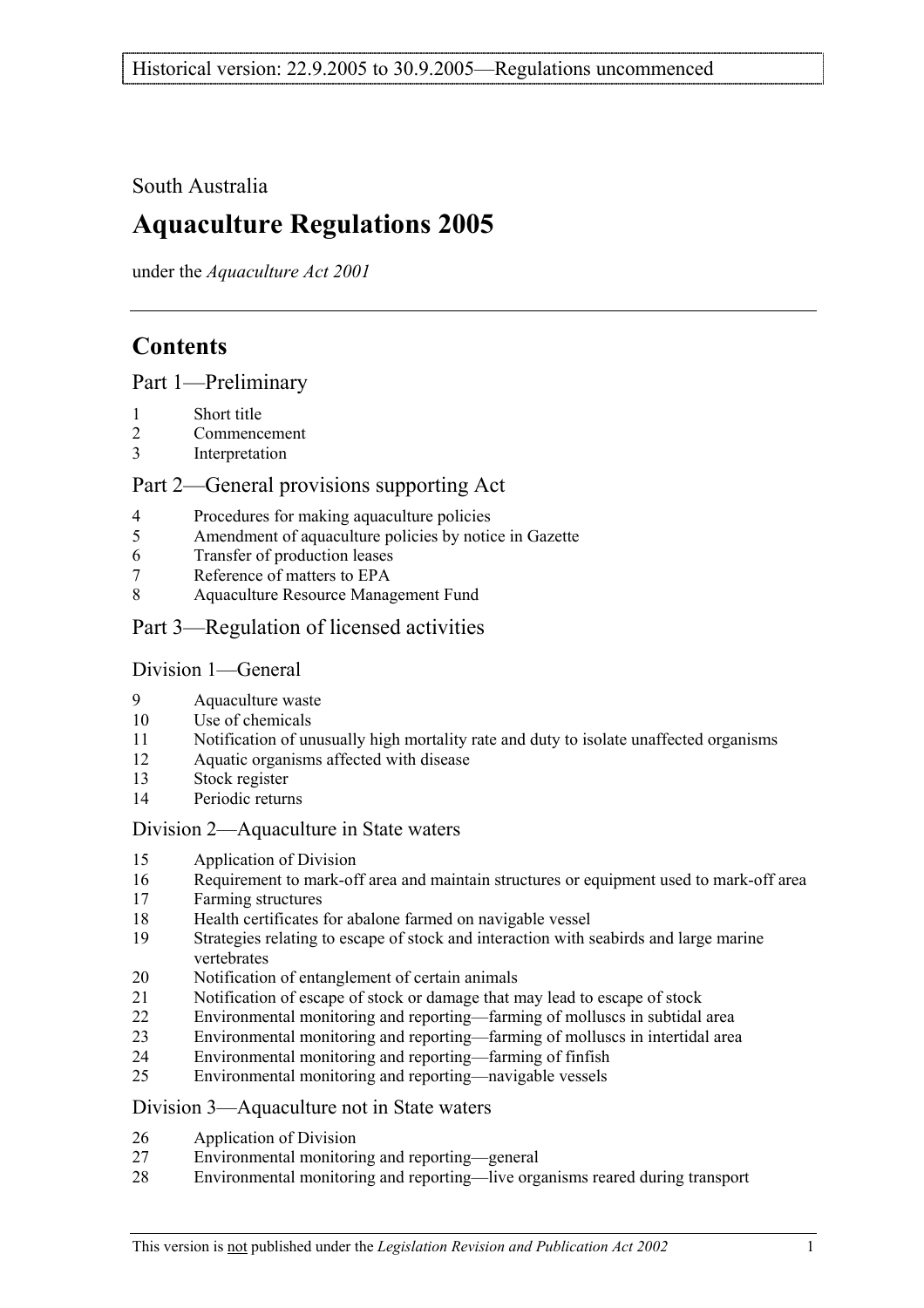## Part 4—Miscellaneous

- 29 Defects in applications
- 30 Powers of fisheries officer
- 31 Exemptions
- 32 Fees

Schedule 1—Fees

- 1 Application fees
- 2 Periodic fees
- 3 Proportion of periodic fee payable before grant of licence

## Schedule 2—Aquaculture policy

- 1 Short title
- 2 Standard conditions of aquaculture lease
- 3 Variation of lease or lease conditions

## Schedule 3—Related variations and revocations

## Part 1—Preliminary

1 Variation provisions

## Part 2—Variation of Fisheries (Exotic Fish, Fish Farming and Fish Diseases) Regulations 2000

- 2 Variation of regulation 4—Interpretation
- 3 Revocation of regulations 9 to 22
- 4 Variation of regulation 23—Powers of fisheries officer in relation to fish suffering from prescribed notifiable disease
- 5 Revocation of regulations 24 to 26
- 6 Variation of regulation 27—Prohibition against importation or possession of live fish
- 7 Revocation of regulations 28 and 29
- 8 Revocation of Schedule 6

## Part 3—Variation of Fisheries (Fish Processors) Regulations 1991

- 9 Variation of regulation 4—Interpretation
- 10 Variation of regulation 7—Persons not required to be registered as fish processors (section 54 of Act)
- 11 Variation of regulation 8—Written records to be kept
- 12 Variation of regulation 9—Returns to be lodged with Executive Director of SARDI
- 13 Variation of regulation 11—Procedure to be followed if registered fish processor obtains fish from unlicensed person

## Part 4—Variation of Fisheries (General) Regulations 2000

14 Variation of regulation 26—Marking of receptacles in which fish are transported, consigned for sale etc

## Part 5—Revocation of Aquaculture Regulations 2002

## 15 Revocation

## Legislative history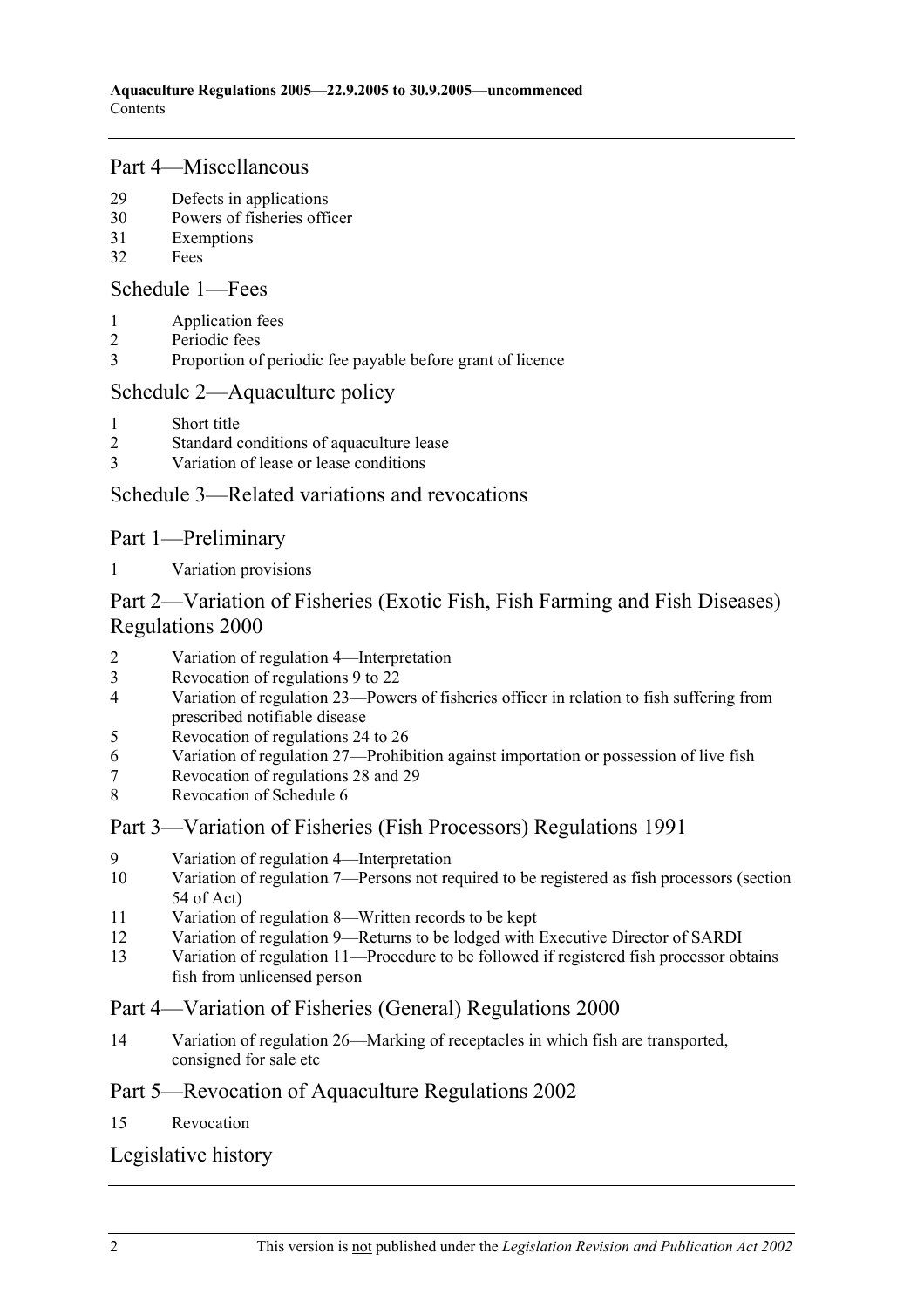# **Part 1—Preliminary**

## **1—Short title**

These regulations may be cited as the *Aquaculture Regulations 2005*.

## **2—Commencement**

These regulations will come into operation on 1 October 2005.

## **3—Interpretation**

(1) In these regulations, unless the contrary intention appears—

*abalone* means abalone (*Haliotis* spp.) of all species;

*accredited laboratory* means a laboratory accredited by the National Association of Testing Authorities and capable of detecting oxidised nitrogen, ammonia and soluble phosphorous at concentrations of 0.1 mg/L or less and total suspended solids at 5 mg/L or less;

*Act* means the *Aquaculture Act 2001*;

*antifoulant* means a chemical substance designed for application to water submerged surfaces to inhibit the growth of plants, animals or other organisms on those surfaces;

*aquaculture waste* means waste generated in the course of carrying on aquaculture, but does not include waste created by living aquatic organisms;

*disease* includes any bacterium, virus, parasite, insect or other organism or agent capable of causing disease in animals or humans;

*farming structure* includes sea cages and racks, longlines and submerged lines used for aquaculture, together with their associated baskets, barrels, lanterns and other culture units:

*finfish* means all members of the classes *Myxini*, *Actinopterygii* and *Elasmobranchii*;

*GDA94* means the Geocentric Datum of Australia 1994;

*large marine vertebrates* means sharks, seals, sea lions, dolphins and whales;

*licence area* means the area of the licence described on the public register under section 80 of the Act;

*licensee* means the holder of an aquaculture licence;

*protected animal* means—

- (a) a protected animal within the meaning of the *National Parks and Wildlife Act 1972*; or
- (b) a great white shark (*Carcharodon carcharias*);

*reporting day*, in relation to a licence, means the day falling 1 month before the anniversary of the day on which the licence was granted;

*reporting year*, in relation to a licence, means the 12 months preceding the day falling 2 months before the anniversary of the day on which the licence was granted;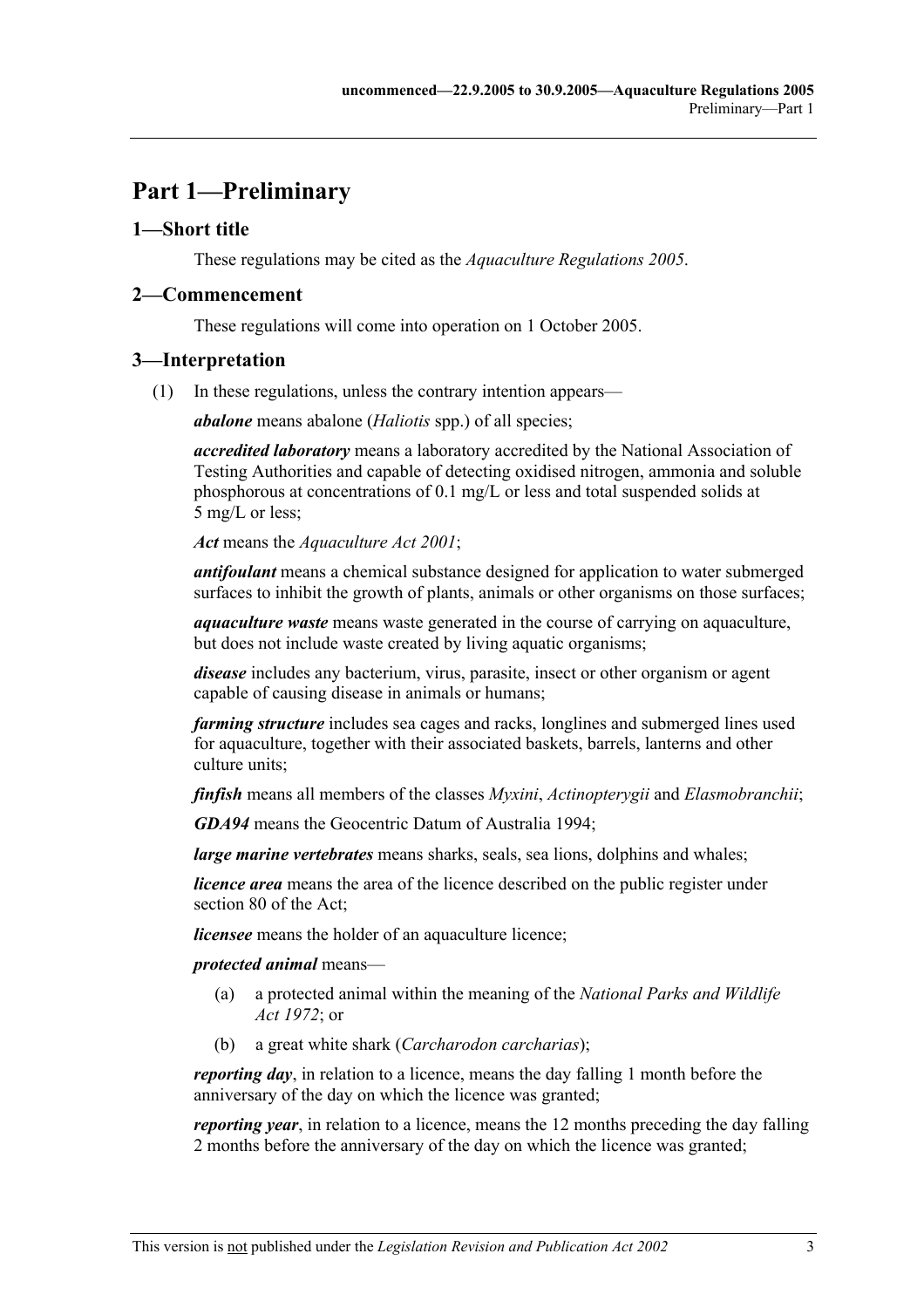*sea cage* means a floating farming structure used for aquaculture comprised of or incorporating a net;

*tuna* means southern bluefin tuna (*Thunnus maccoyii*);

*WGS84* means the World Geodetic System 1984;

*zone* means an aquaculture zone, a prospective aquaculture zone, an aquaculture exclusion zone or an aquaculture emergency zone.

 (2) Without limiting when the number of aquatic organisms farmed under a licence that die within a period of 24 hours will be taken to be *unusually high*, the number will be taken to be unusually high if it is 20% (or more) greater than the average number of aquatic organisms farmed under the licence that have died each day over the preceding 3 months.

## **Part 2—General provisions supporting Act**

## **4—Procedures for making aquaculture policies**

For the purposes of section  $12(4)(a)$  of the Act, the following bodies are prescribed:

- (a) Aboriginal Legal Rights Movement Incorporated;
- (b) Conservation Council of South Australia Incorporated;
- (c) Local Government Association of South Australia;
- (d) Seafood Council SA;
- (e) SA Fishing Industry Council Incorporated;
- (f) South Australian Aquaculture Council;
- (g) South Australian Recreational Fishing Advisory Council;
- (h) if the policy is expressed to apply only in relation to 1 or more zones or areas—
	- (i) any registered representatives of native title holders or claimants to native title in land comprising or forming part of a zone or area to which the policy applies; and
	- (ii) any person holding an aquaculture licence or aquaculture lease over an area comprising or forming part of a zone or area to which the policy applies; and
	- (iii) any regional NRM Board (within the meaning of the *Natural Resources Management Act 2004*) responsible for a region comprising or forming part of a zone or area to which the policy applies;
- (i) if the policy is not expressed to apply only in relation to 1 or more zones or areas—all regional NRM Boards (within the meaning of the *Natural Resources Management Act 2004*).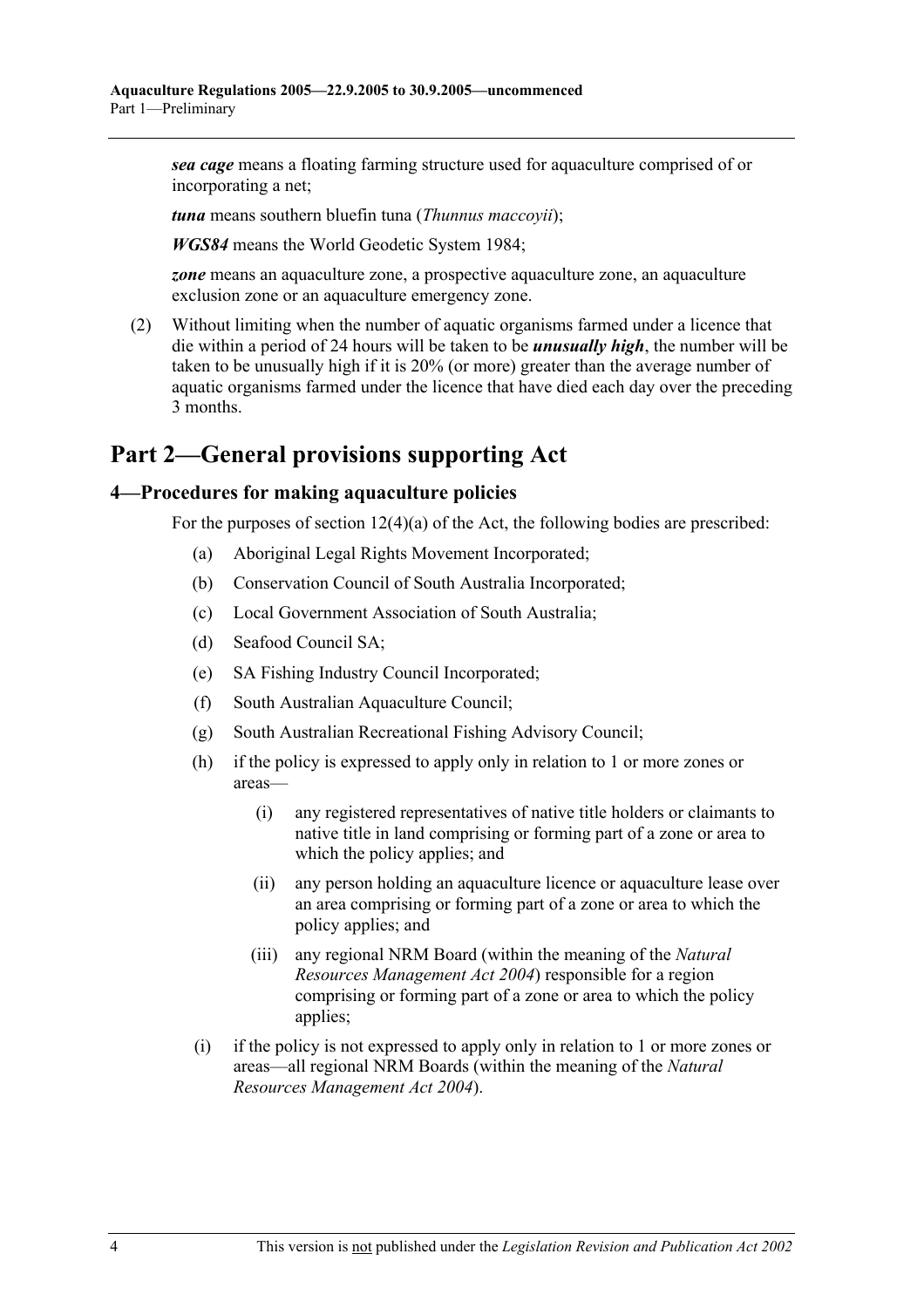#### **5—Amendment of aquaculture policies by notice in Gazette**

The Minister may, by notice in the Gazette under section 14(1) of the Act, amend an aquaculture policy in order to make a change of the following kind:

- (a) for identifying, varying the boundaries of, or revoking, an aquaculture emergency zone;
- (b) if in the opinion of the Minister there is ambiguity as to the boundary of an aquaculture zone, prospective aquaculture zone, aquaculture exclusion zone or aquaculture emergency zone—to remove the ambiguity.

#### **6—Transfer of production leases**

For the purposes of section 39(2) of the Act, the following details are prescribed:

- (a) the full name, address and telephone number of the transferor and transferee;
- (b) the number of the production lease.

#### **7—Reference of matters to EPA**

For the purposes of section 59(3) of the Act, the prescribed period is 6 weeks.

#### **8—Aquaculture Resource Management Fund**

For the purposes of section 79(3) of the Act—

- (a) the prescribed percentage of fees (other than expiation fees) paid under the Act is 100%; and
- (b) the prescribed percentage of penalties recovered in respect of offences against the Act is 100%.

## **Part 3—Regulation of licensed activities**

## **Division 1—General**

#### **9—Aquaculture waste**

- (1) A licensee must ensure that—
	- (a) aquaculture waste does not cause an unsightly or offensive condition at the licence area; and
	- (b) aquaculture waste is secured or treated in a manner designed to prevent it being blown, washed or swept off the licence area.

Maximum penalty: \$5 000.

Expiation fee: \$315.

 (2) A licensee must ensure that if aquaculture waste is blown, washed or swept off the licence area it is recovered as soon as practicable.

Maximum penalty: \$5 000. Expiation fee: \$315.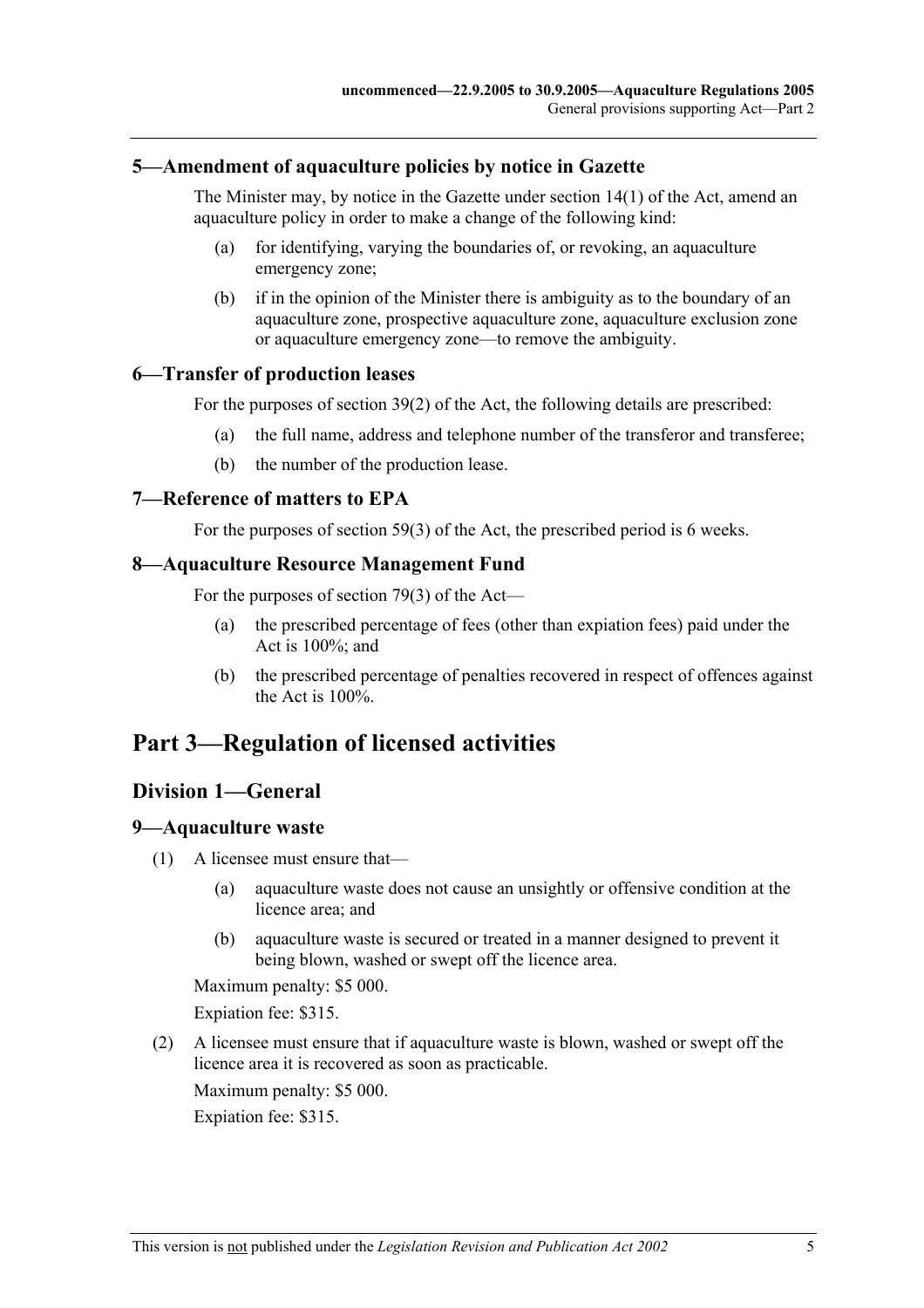## **10—Use of chemicals**

- (1) A licensee must ensure that a substance is not used for therapeutic or prophylactic purposes or as an antifoulant in the course of aquaculture carried on under the licence unless—
	- (a) it is a registered veterinary chemical product, within the meaning of the *Agricultural and Veterinary Products (Control of Use) Act 2002*, and is used in accordance with—
		- (i) the instructions on the approved label for the product within the meaning of that Act; or
		- (ii) a permit within the meaning of that Act; or
	- (b) the licensee has obtained the written approval of the Minister to use the substance in that way.

Maximum penalty: \$5 000.

Expiation fee: \$315.

- (2) A licensee must ensure that a substance is not used as a disinfectant in the course of aquaculture carried on under the licence unless—
	- (a) it is 1 of the following:

Citric acid

Hydrogen peroxide

Iodophore

Sodium carbonate

- Sodium hydroxide
- Sodium hypochlorite

Virkon (registered trademark); or

 (b) the licensee has obtained the written approval of the Minister to use the substance in that way.

Maximum penalty: \$5 000.

Expiation fee: \$315.

## **11—Notification of unusually high mortality rate and duty to isolate unaffected organisms**

If an unusually high number of aquatic organisms farmed under a licence die within a period of 24 hours (see regulation 3(2)) and the cause is not immediately apparent, the licensee must ensure that—

- (a) the Minister is immediately notified by means of a telephone call to the number provided to the licensee for the purpose; and
- (b) the Minister is, as soon as practicable after having been notified, given a written and signed notice containing the following:
	- (i) the licence number;
	- (ii) the name of the species affected;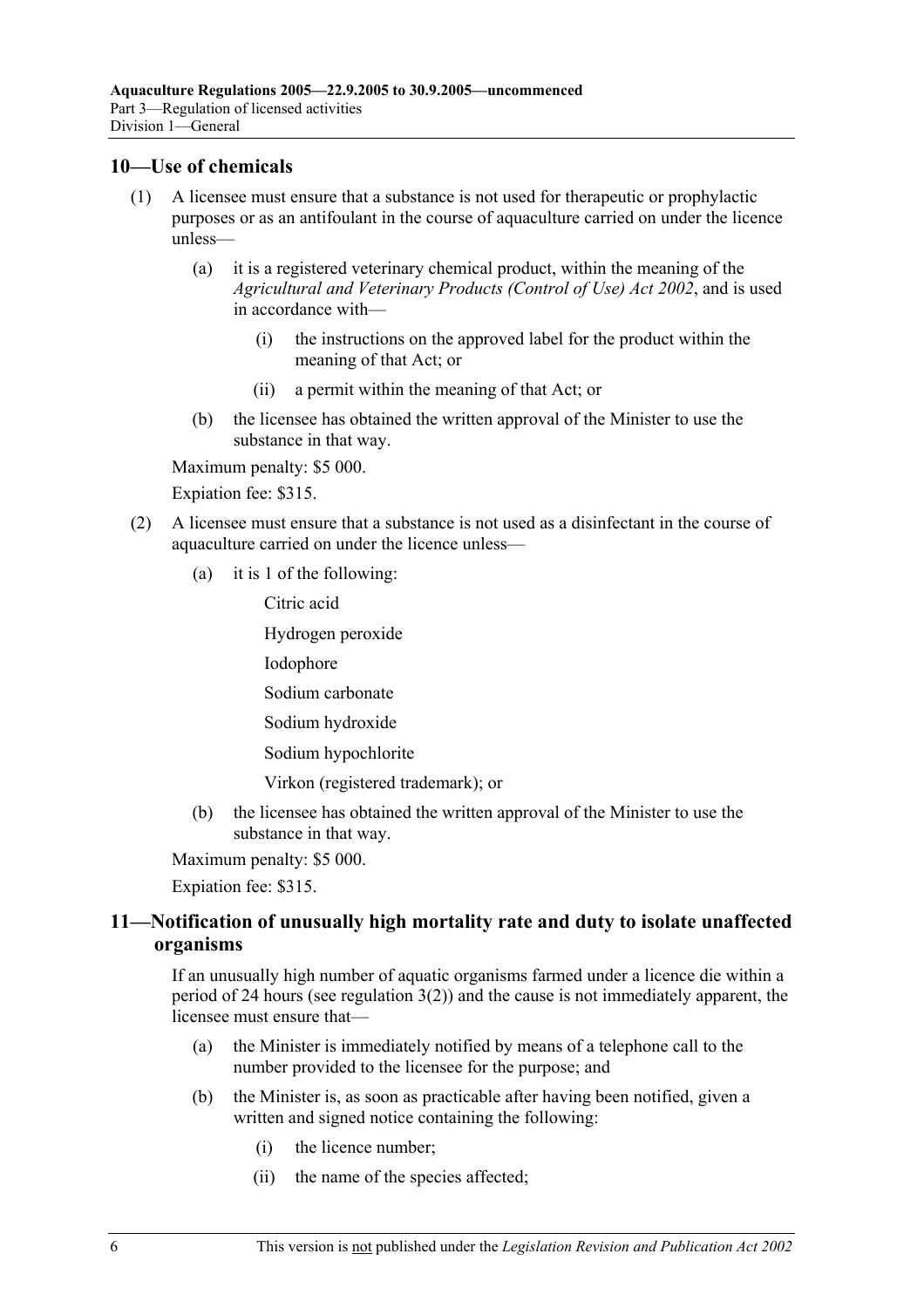- (iii) the number or biomass (or an estimate of the number or biomass) of aquatic organisms that have died;
- (iv) details of any clinical signs observable in the organisms prior to death;
- (v) the number or biomass (or an estimate of the number or biomass) of aquatic organisms that show similar clinical signs but have not died;
- (vi) details of circumstances that may be contributing factors such as extreme weather, power failures, poor water quality or water temperature; and
- (c) all reasonable steps are taken to isolate aquatic organisms apparently affected from aquatic organisms not apparently affected.

Expiation fee: In the case of an offence against paragraph (a) or paragraph (b)—\$315.

## **12—Aquatic organisms affected with disease**

 (1) If a licensee knows, or ought reasonably to know, that an aquatic organism proposed to be introduced into the licence area is or may be affected with a disease, the licensee must ensure that the aquatic organism is not introduced into the licence area without the prior written approval of the Minister.

Maximum penalty: \$5 000.

- (2) If a licensee knows, or ought reasonably to know, that an aquatic organism being farmed under the licence is or may be affected with a disease, the licensee must ensure that the aquatic organism is not removed from the licence area unless—
	- (a) it is removed for testing; or
	- (b) it is removed for disposal (other than by sale or supply to another); or
	- (c) it is removed in accordance with the written approval of the Minister obtained by the licensee.

Maximum penalty: \$5 000.

 (3) If an unusually high number of aquatic organisms farmed under a licence die within a period of 24 hours (see regulation 3(2)) and the cause is not immediately apparent, the licensee will be taken to know that the aquatic organisms may be affected with a disease.

## **13—Stock register**

 (1) A licensee must maintain a stock register in accordance with this regulation. Maximum penalty: \$5 000.

Expiation fee: \$315.

- (2) The stock register must contain (in a readily understandable and legible form)—
	- (a) the following information in respect of aquatic organisms supplied to the licensee:
		- (i) the date on which the aquatic organisms were received by the licensee;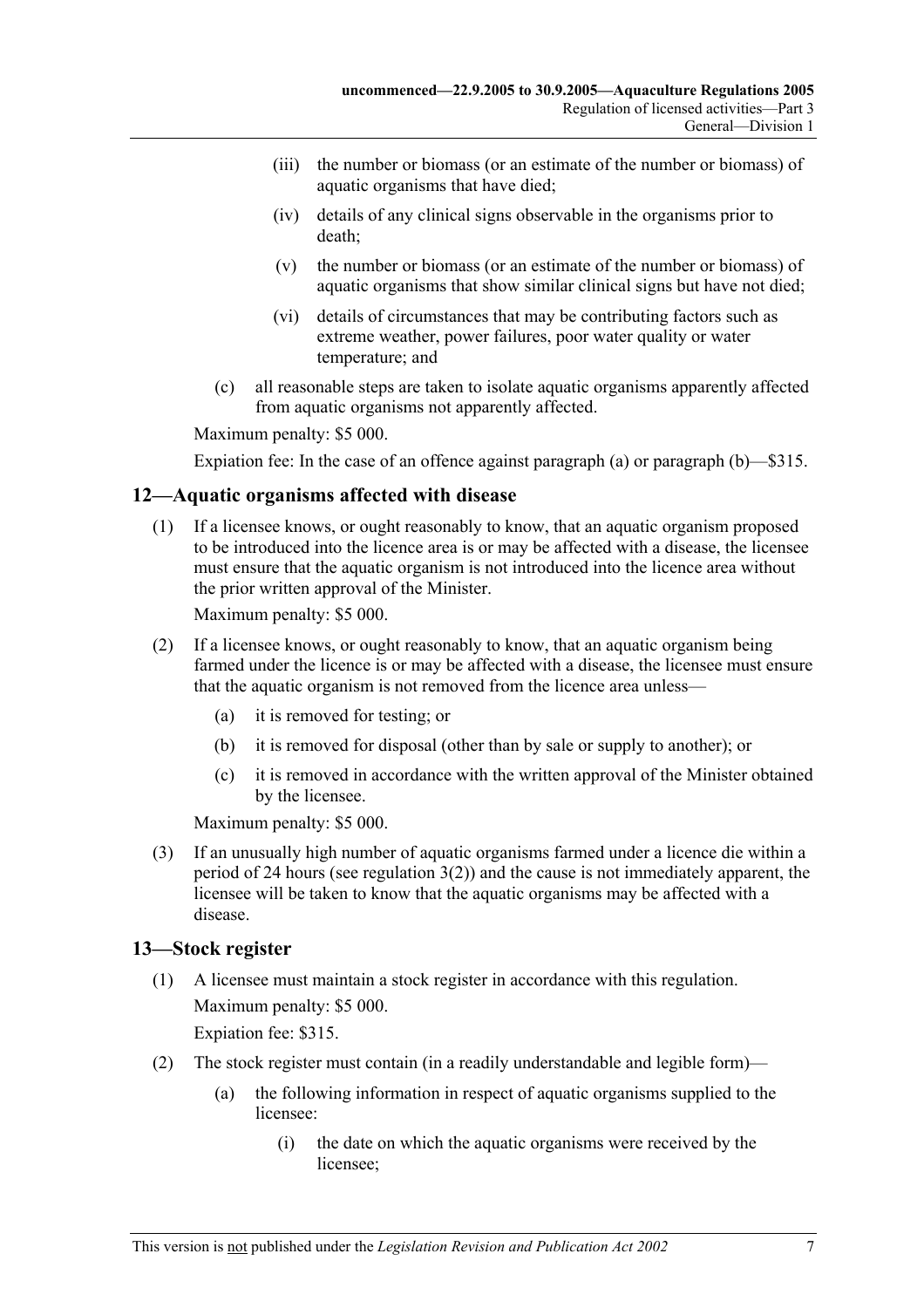- (ii) the name and address of the person who supplied the aquatic organisms;
- (iii) the species of aquatic organisms;
- (iv) the number or biomass of aquatic organisms received;
- (v) the age or developmental stage of the aquatic organisms when received;
- (vi) details identifying the place at which the aquatic organisms were last reared before supply or the place at which the aquatic organisms were collected;
- (vii) a copy of any health certification that accompanied the aquatic organisms; and
- (b) the following information in respect of aquatic organisms collected by the licensee:
	- (i) details identifying the authority under the *Fisheries Act 1982* under which the aquatic organisms were collected;
	- (ii) the date the aquatic organisms were collected;
	- (iii) details identifying the place at which the aquatic organisms were collected;
	- (iv) the species of aquatic organisms;
	- (v) the number or biomass of aquatic organisms collected;
	- (vi) the age or developmental stage of the aquatic organisms when collected; and
- (c) the following information in respect of aquatic organisms bred by the licensee:
	- (i) the date (or an estimate of the date) the aquatic organisms were bred;
	- (ii) the species of aquatic organisms;
	- (iii) details identifying the broodstock used to breed the aquatic organisms;
	- (iv) the number or biomass (or an estimate of the number or biomass) of aquatic organisms bred; and
- (d) the following information in respect of aquatic organisms supplied by the licensee to another person:
	- (i) the date on which the aquatic organisms were supplied;
	- (ii) the name and address of the person to whom the aquatic organisms were supplied;
	- (iii) the species of aquatic organisms;
	- (iv) the number or biomass of aquatic organisms supplied;
	- (v) the age or developmental stage of the aquatic organisms when supplied;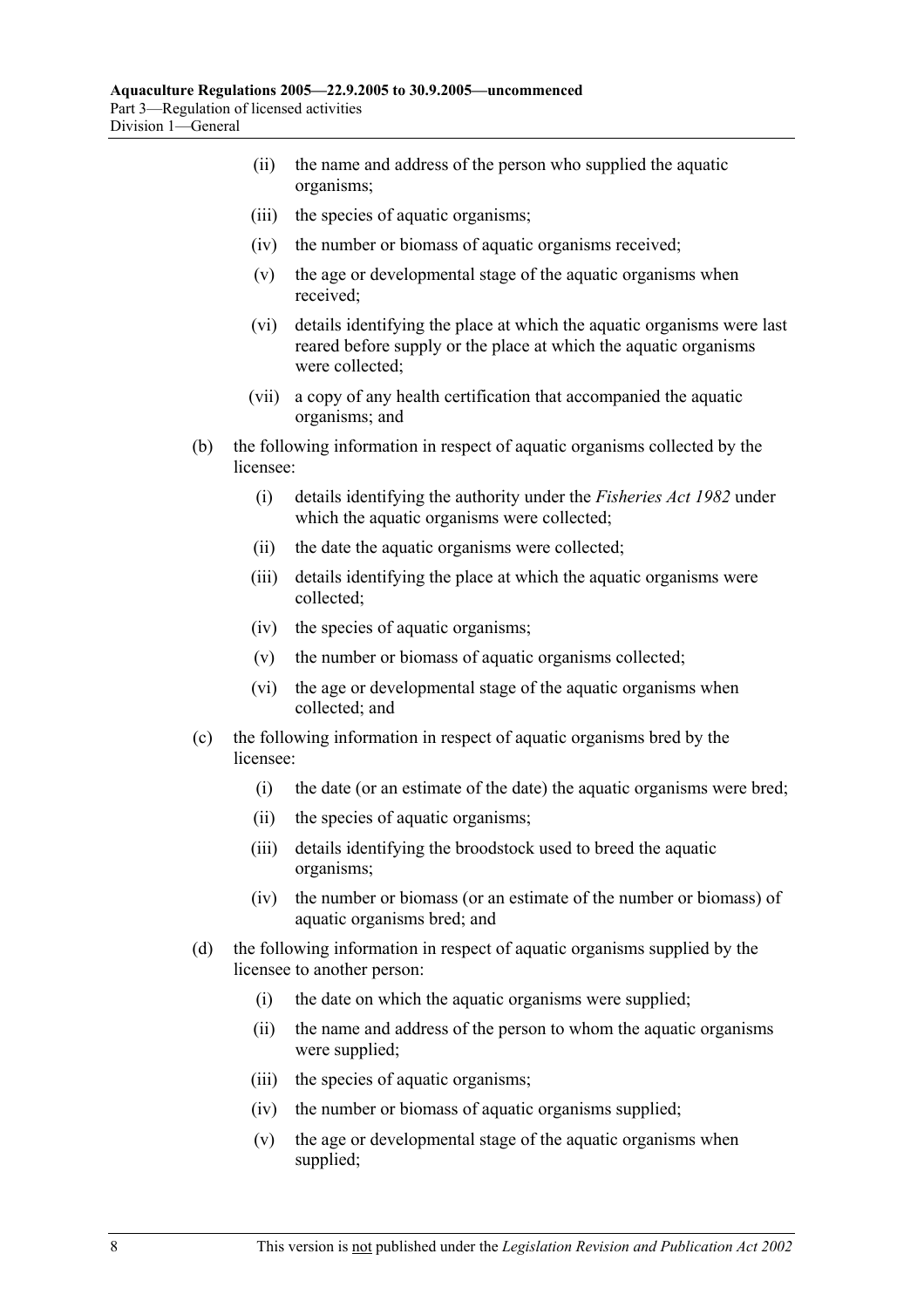- (vi) a copy of any health certification provided by the licensee to accompany the aquatic organisms; and
- (e) the following information in respect of aquatic organisms that have died during aquaculture:
	- (i) the species of aquatic organisms;
	- (ii) the date (or an estimate of the date) the aquatic organisms died;
	- (iii) the number or biomass (or an estimate of the number or biomass) of aquatic organisms that have died;
	- (iv) the age or developmental stage of the aquatic organisms at death;
	- (v) a description of how and where the aquatic organisms were disposed of; and
- (f) details of treatment administered for therapeutic or prophylactic purposes to aquatic organisms kept under the licence including—
	- (i) the reasons for the treatment; and
	- (ii) the dates on which the treatment was administered; and
	- (iii) the name (including trade or patent name) of each substance used as part of the treatment and the dosages or amounts administered; and
	- (iv) information that identifies the aquatic organisms that received treatment by reference to tank or cage number or by other means.
- (3) A record required to be entered in the stock register must be entered within 7 days after the event to which it relates.
- (4) A record entered in the stock register must be retained for 5 years from the date on which it was entered.

## **14—Periodic returns**

A licensee must, on a date or dates determined by the Minister in each year, provide the Minister with a periodic return containing such information as the Minister requires in the manner and form determined by the Minister.

Maximum penalty: \$5 000.

Expiation fee: \$315.

## **Division 2—Aquaculture in State waters**

## **15—Application of Division**

This Division applies to aquaculture leases and to aquaculture licences authorising aquaculture in an area comprised of State waters or State waters and adjacent land within the meaning of the *Harbors and Navigation Act 1993*.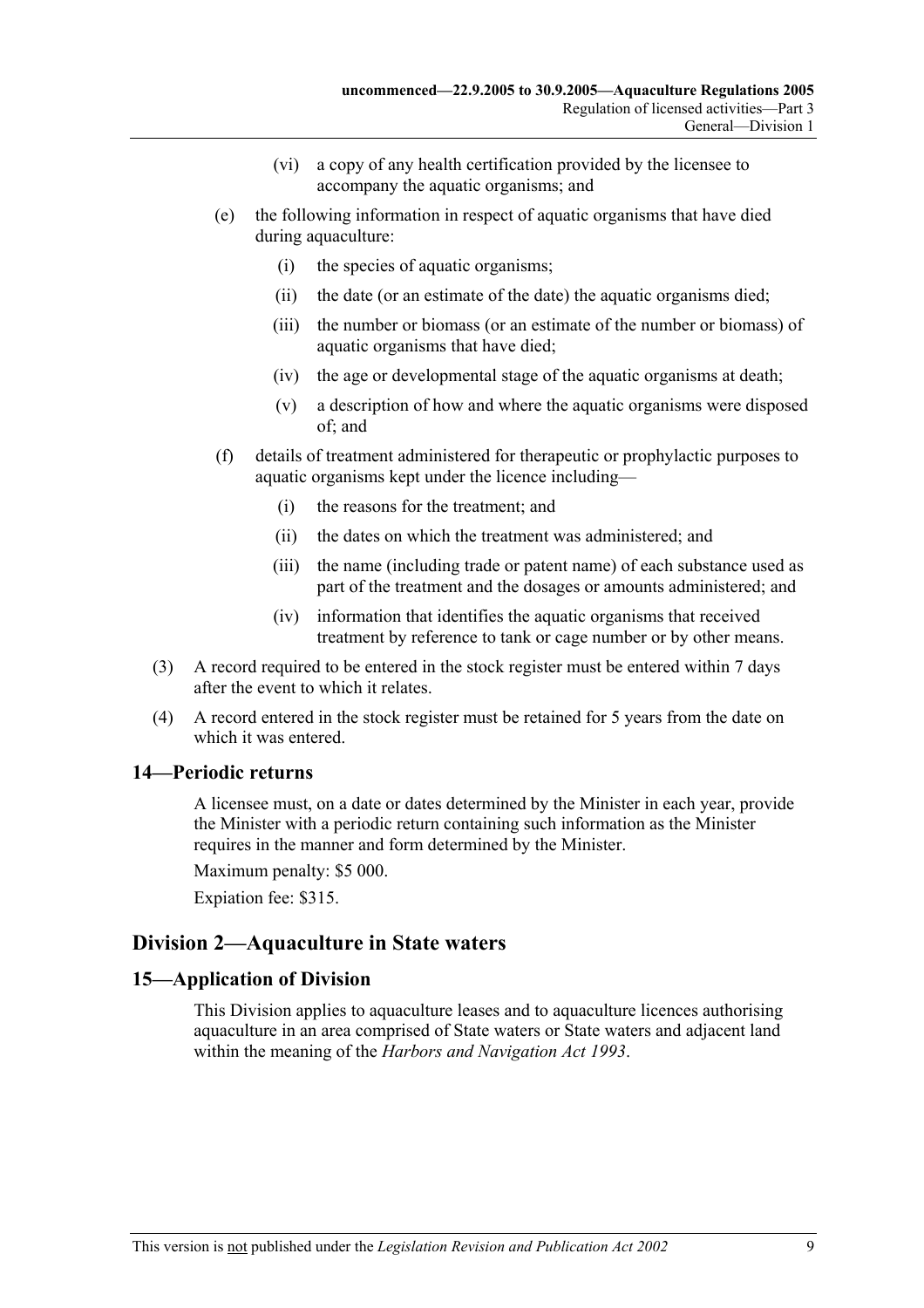## **16—Requirement to mark-off area and maintain structures or equipment used to mark-off area**

The holder of an aquaculture lease is guilty of an offence if—

- (a) the boundaries of the marked-off area of the lease are not marked off or indicated in the manner required under the conditions of the lease or a corresponding licence; or
- (b) the structures or equipment used to mark off or indicate the boundaries of the marked-off area of the lease under the conditions of the lease or a corresponding licence are not maintained in good working condition.

Maximum penalty: \$5 000.

Expiation fee: \$315.

#### **17—Farming structures**

- (1) A licensee must ensure that—
	- (a) sea cages used for aquaculture are clearly marked with the licence number; and
	- (b) farming structures being used for aquaculture are—
		- (i) except when being placed into position, moved or recovered—
			- (A) securely fixed or moored in place so as to remain wholly within the licence area; and
			- (B) anchored in a manner that minimises the impact on the benthos; and
		- (ii) maintained in good working condition; and
	- (c) equipment used to secure, anchor or mark the position of a farming structure is located wholly within the licence area; and
	- (d) if the aquaculture involves the use of a floating culture unit in subtidal waters—the distance between the unit and the sea floor is at least 3 metres at all times unless otherwise approved in writing by the Minister; and
	- (e) stocked sea cages are not located in the same place that stocked sea cages have been located within the preceding 12 months.

Maximum penalty: \$5 000.

Expiation fee: \$315.

 (2) A licensee must ensure that if a farming structure used for aquaculture, or any equipment used to secure, anchor or mark the position of the structure, is blown, washed or swept off the licence area, the structure or equipment is recovered as soon as practicable.

Maximum penalty: \$5 000.

Expiation fee: \$315.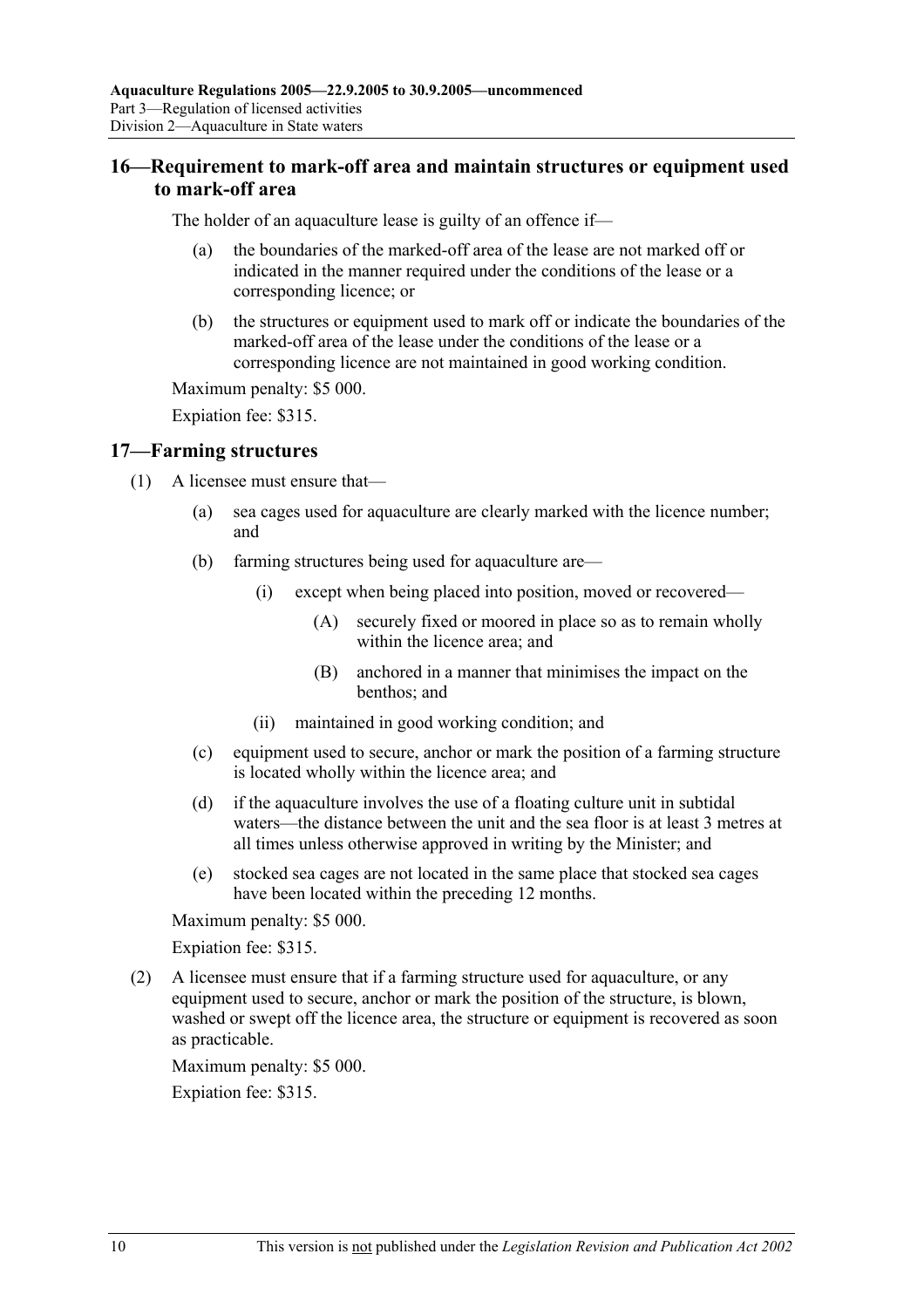## **18—Health certificates for abalone farmed on navigable vessel**

- (1) A licensee authorised to carry on abalone aquaculture on a navigable vessel as it operates within an area of State waters must ensure that the following requirements are complied with in respect of aquaculture stock brought on to the vessel:
	- (a) the aquaculture stock must be comprised of abalone that have been hatchery reared in South Australia;
	- (b) the abalone must be accompanied by a certificate—
		- (i) that is in a form approved by the Minister; and
		- (ii) that has been issued—
			- (A) by a veterinary diagnostic laboratory accredited by the National Association of Testing Authorities; and
			- (B) within the previous 14 days; and
			- (C) following examination of at least 30 abalone; and
		- (iii) that certifies that the abalone in the test sample are not affected with a notifiable condition within the meaning of the *Livestock Act 1997* and do not display signs of being affected with a disease;
	- (c) at least 2 days before the abalone are brought on to the vessel the Minister must be provided with a copy of the certificate referred to in paragraph (b).

Maximum penalty: \$5 000.

Expiation fee: \$315.

- (2) A licensee authorised to carry on abalone aquaculture on a navigable vessel as it operates within an area of State waters must ensure that at least once in each 6 month period the Minister is provided with a copy of a certificate—
	- (a) that is in a form approved by the Minister; and
	- (b) that has been issued—
		- (i) by a veterinary diagnostic laboratory accredited by the National Association of Testing Authorities; and
		- (ii) within the previous 14 days; and
		- (iii) following examination of at least 30 abalone that have been farmed on the vessel for at least 1 month; and
	- (c) that certifies that the abalone in the test sample are not affected with a notifiable condition within the meaning of the *Livestock Act 1997* and do not display signs of being affected with a disease.

Maximum penalty: \$5 000.

Expiation fee: \$315.

## **19—Strategies relating to escape of stock and interaction with seabirds and large marine vertebrates**

- (1) A licensee must—
	- (a) have a written strategy approved by the Minister—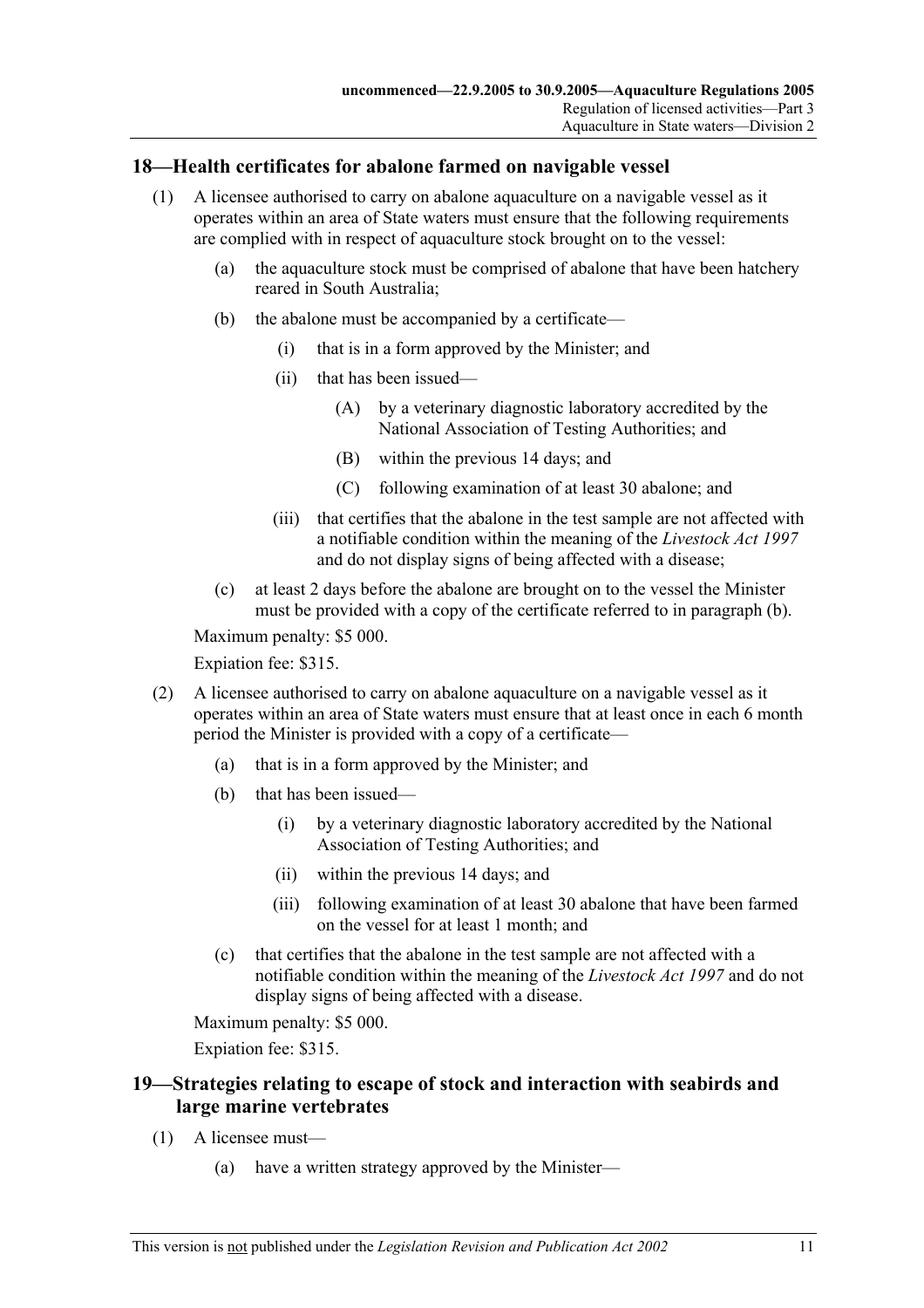- (i) for minimising the risk of the escape of aquaculture stock into the wild; and
- (ii) for minimising adverse interactions with seabirds and large marine vertebrates resulting from aquaculture carried on under the licence; and
- (b) ensure that activities under the licence conform with the approved strategy.

- (2) If, at any time, the Minister is not satisfied as to the adequacy of an approved strategy, the Minister may require the strategy to be resubmitted for approval within a specified period in a modified form (which may be specified by the Minister).
- (3) If a licensee fails to resubmit a strategy as required, the licensee is guilty of an offence.

Maximum penalty: \$5 000.

Expiation fee: \$315.

- (4) Before requiring a strategy to be resubmitted, the Minister must give the licensee written notice of the proposed action, inviting the licensee to make written submissions in relation to the proposed action within a period specified in the notice (being not less than 14 days from the day on which the notice is given to the licensee).
- (5) Subregulation (1) does not apply to a licensee who held a licence immediately before the commencement of this regulation until 6 months after that commencement.
- (6) A licensee who held a licence immediately before the commencement of this regulation must submit a written strategy (as referred to in subregulation (1)) for approval within 3 months after the commencement of this regulation.

Maximum penalty: \$5 000.

Expiation fee: \$315.

#### **20—Notification of entanglement of certain animals**

If a protected animal becomes confined in or entangled in a farming structure or other equipment used in connection with aquaculture, the licensee must—

- (a) immediately after becoming aware of the situation notify the Minister by means of a telephone call to the number provided to the licensee for the purpose; and
- (b) within 2 days after becoming aware of the situation notify the Minister in writing of the action taken to deal with the situation.

Maximum penalty: \$5 000.

## **21—Notification of escape of stock or damage that may lead to escape of stock**

A licensee must—

 (a) within 12 hours after becoming aware of the escape of hatchery reared aquaculture stock or damage to a farming structure, or to other equipment, that may lead to the escape of hatchery reared aquaculture stock, notify the Minister (by means of a telephone call or fax to the number provided to the licensee for the purpose) of the escape or damage, including the following details: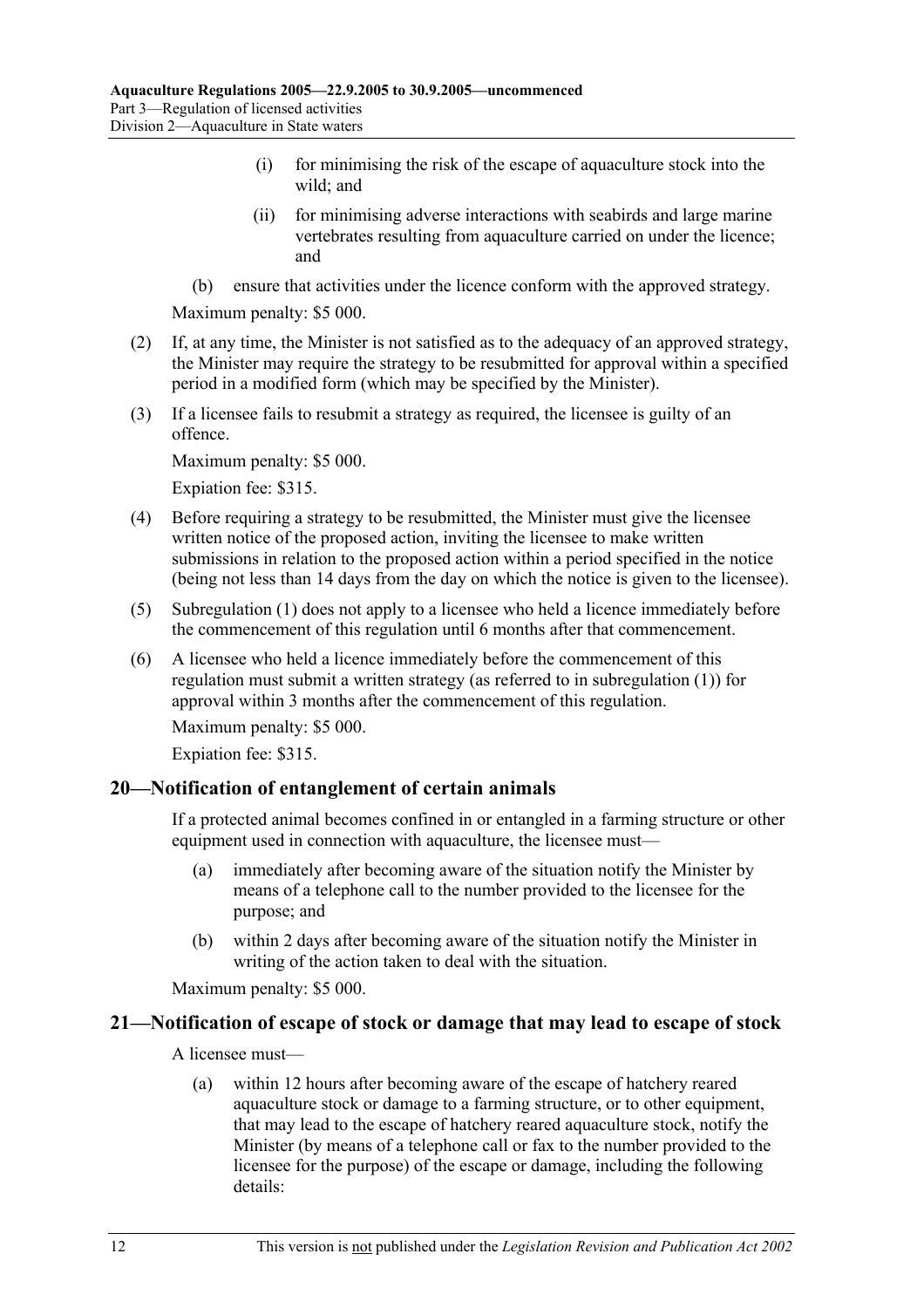- (i) the species of aquatic organisms affected;
- (ii) the date (or an estimate of the date) on which the escape or damage took place;
- (iii) the number and biomass (or an estimate of the number and biomass) of aquatic organisms that have escaped;
- (iv) the age or developmental stage of the aquatic organisms at the time of their escape;
- (v) details of the circumstances in which the escape or damage took place; and
- (b) within 7 days after becoming aware of the escape or damage notify the Minister in writing of the action taken to deal with it.

Expiation fee: In the case of an offence against paragraph (b)—\$315.

#### **22—Environmental monitoring and reporting—farming of molluscs in subtidal area**

- (1) If a licence authorises the farming of molluscs in a subtidal area, the licensee must cause a benthic assessment recording to be made as follows:
	- (a) a colour videotape of the sea floor must be made at least once each reporting year at approximately the same time in each year;
	- (b) the underwater path videotaped must transect at least 100 metres of the licence area, originating within the licence area, proceeding parallel to and within 2 metres of longlines or other farming structures and finishing at least 50 metres outside the boundary of the licence area;
	- (c) the path must include at least 1 anchor of a farming structure and an area of at least 1 metre of the sea floor either side of the anchor;
	- (d) the path must follow, as close as practically possible, a straight line;
	- (e) the same path must be videotaped each reporting year;
	- (f) the videotape must be continuously recorded from start to finish with no editing breaks;
	- (g) the videotape must start and finish with an above water  $360^{\circ}$  pan of the horizon lasting at least 30 seconds per pan;
	- (h) a minimum width of 2 metres of sea floor must be in the field of view at all times;
	- (i) the angle of videotaping to the sea floor must be approximately  $45^{\circ}$ ;
	- (j) the correct date and time must be continuously present on the videotape;
	- (k) footage must be steady and taken at a very slow pace of approximately 1 metre every 2 to 4 seconds and must stop at the site of any anchor videotaped for at least 30 seconds;
	- (l) the camera lens must be focussed on the sea floor at all times;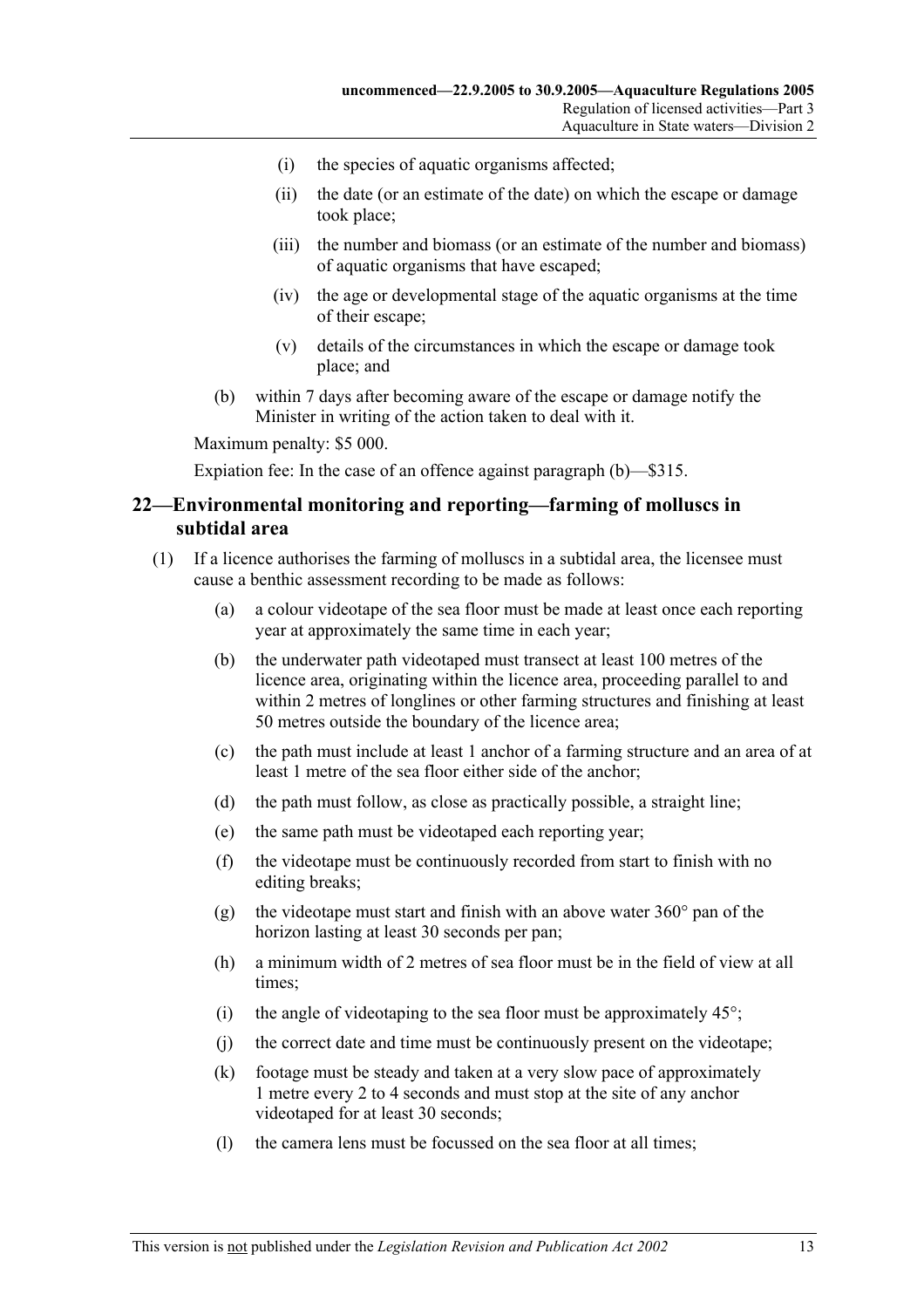- (m) the path videotaped must be adequately lit to show benthic flora and fauna colours (so that the lighting level is equivalent to that produced by 2 high intensity discharge underwater metal halide 10 watt lamps);
- (n) the videotape must be examined after the recording and, if it is not of sufficient quality to enable a satisfactory assessment of the benthic environment of the path required to be videotaped, a further recording must be made;
- (o) a written record must be made of the location (using WGS84 or GDA94 datum) of the start and finish of the path videotaped and of the date and time of the start and finish of the videotaping;
- (p) a written record must be made detailing each of the following for each 10 metres of the path videotaped:
	- (i) the level of sedimentary disturbance resulting from biological activity (bioturbation);
	- (ii) undulation;
	- (iii) natural organic waste;
	- (iv) aquaculture waste including detached farming shell debris;
	- (v) sand colour;
	- (vi) macroalgal cover;
	- (vii) seagrass cover;
	- (viii) microbial mats (for example, *Beggiatoa sp*);
	- (ix) blue-green algal mats;
	- (x) sponge cover;
	- (xi) the presence of—
		- (A) holothurians (sea cucumbers);
		- (B) ascidians (sea squirts);
		- (C) razor fish (*Pinna sp*);
		- (D) scallops;
		- (E) crabs;
		- (F) gastropods;
		- (G) fish;
		- (H) seahorses and sea dragons.

- (2) If a licence authorises the farming of molluscs in a subtidal area, the licensee must, on or before the reporting day in each year, provide to the Minister a report for the preceding reporting year—
	- (a) containing the following:
		- (i) a map showing—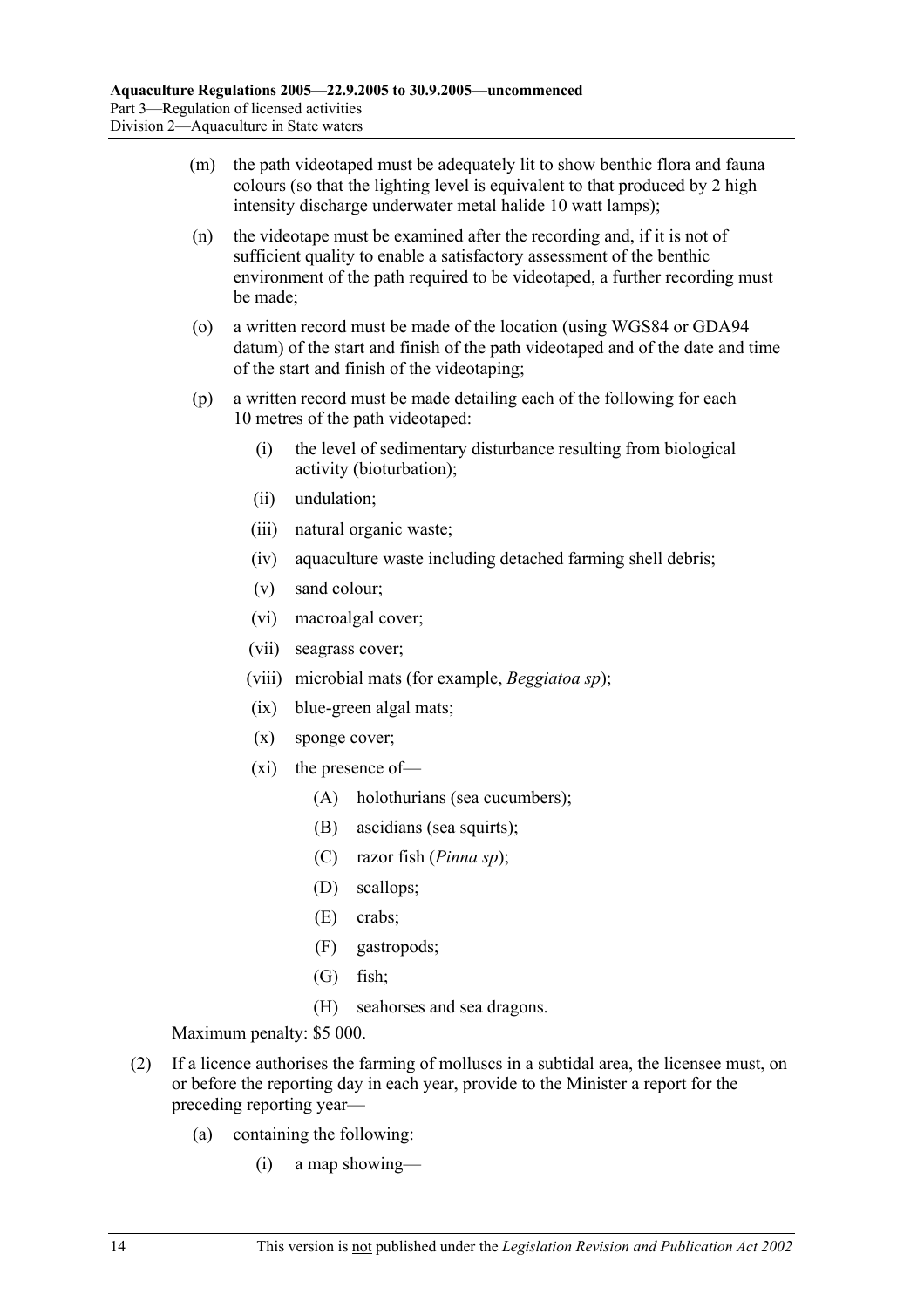- (A) the boundary of the licence area; and
- (B) the location (using WGS84 or GDA94 datum) of the corners of the licence area; and
- (C) the location (using WGS84 or GDA94 datum) of farming structures and the number, dimensions and spacing of the structures; and
- (D) the location (using WGS84 or GDA94 datum) of the underwater path videotaped for the benthic assessment recording;
- (ii) for each month—
	- (A) the amount and type of supplemental feed used in the licence area; and
	- (B) the amount and type of chemicals (including but not limited to therapeutic or prophylactic substances, antifoulants and disinfectants) used in the licence area;
- (iii) such of the following details as are known about interaction that has occurred between large marine vertebrates and farming structures or equipment, personnel or aquaculture stock:
	- (A) the date of the interaction;
	- (B) the species of marine vertebrate involved;
	- (C) the location of the interaction;
	- (D) a description of the nature of the interaction;
- (iv) if the author of the report is not the licensee—the author's name and address; and
- (b) accompanied by a copy of the benthic assessment recording made for the reporting year (in a format approved by the Minister) and the records made in conjunction with the recording.

Expiation fee: \$315.

 (3) This regulation does not apply to a licence authorising the carrying on of aquaculture on a navigable vessel as it operates within an area of State waters.

## **23—Environmental monitoring and reporting—farming of molluscs in intertidal area**

If a licence authorises the farming of molluscs in an intertidal area, the licensee must, on or before the reporting day in each year, provide to the Minister a report for the preceding reporting year containing the following:

- (a) a map showing—
	- (i) the boundary of the licence area; and
	- (ii) the location (using WGS84 or GDA94 datum) of the corners of the licence area; and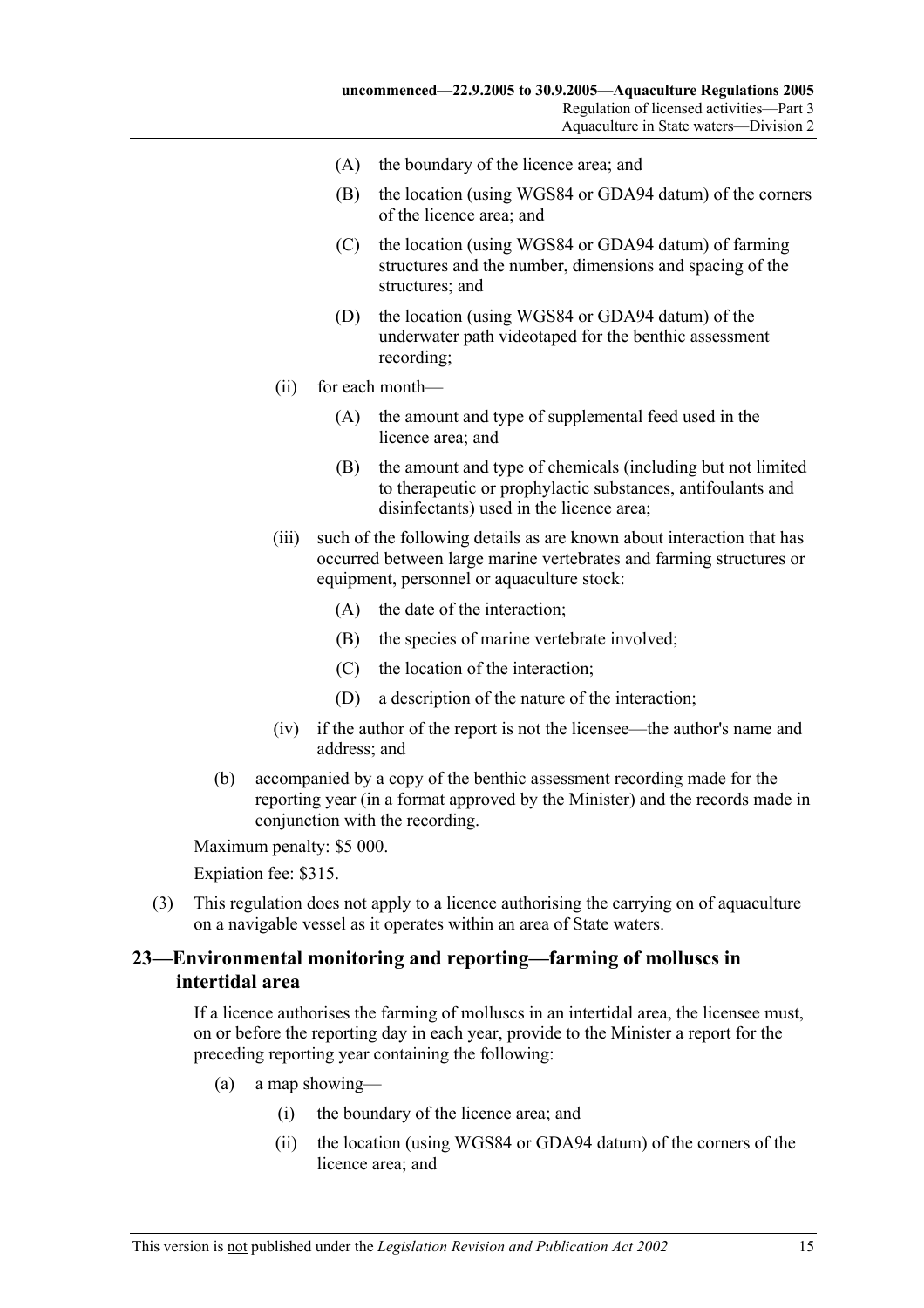- (iii) the location (using WGS84 or GDA94 datum) of farming structures and the number, dimensions and spacing of the structures;
- (b) for each month—
	- (i) the number of pacific oysters found in the licence area and not contained within a farming structure; and
	- (ii) the location in which they were found; and
	- (iii) a statement of whether they have been removed;
- (c) for each month—the amount and type of chemicals (including but not limited to therapeutic or prophylactic substances, antifoulants and disinfectants) used in the licence area;
- (d) such of the following details as are known about interaction that has occurred between large marine vertebrates and farming structures or equipment, personnel or aquaculture stock:
	- (i) the date of the interaction;
	- (ii) the species of marine vertebrate involved;
	- (iii) the location of the interaction;
	- (iv) a description of the nature of the interaction;

(e) if the author of the report is not the licensee—the author's name and address.

Maximum penalty: \$5 000.

Expiation fee: \$315.

## **24—Environmental monitoring and reporting—farming of finfish**

- (1) If a licence authorises the farming of finfish, the licensee must cause a benthic assessment recording to be made as follows:
	- (a) a colour videotape of the sea floor must be made at least once each reporting year at approximately the same time in each year;
	- (b) at least 3 underwater paths must be videotaped as follows:
		- (i) 1 must be within the licence area originating as close as practicable to the side of a sea cage used for aquaculture under the licence and proceeding in the direction of the prevailing current (down current) for 150 metres; and
		- (ii) 1 must be within the licence area originating as close as practicable to the opposite side of the same sea cage and proceeding in the opposite direction of the prevailing current (up current) for 150 metres; and
		- (iii) 1 must be outside the licence area originating at the midpoint of the prevailing down current boundary of the licence area and proceeding at right angles to the boundary for 150 metres (the *off-site transect*);
	- (c) the same off-site transect must be videotaped each year;
	- (d) the videotape of each path must be continuously recorded from start to finish with no editing breaks;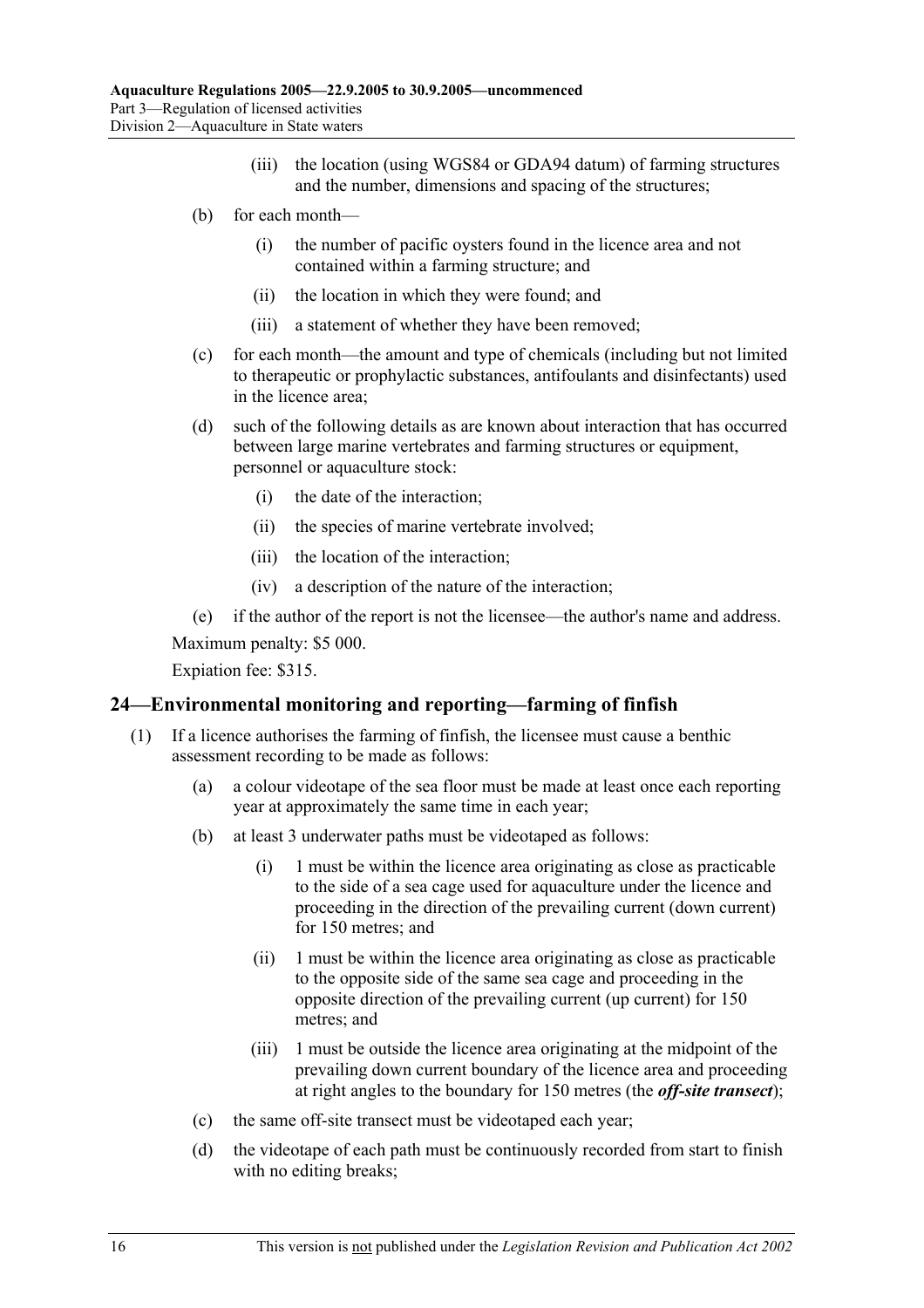- (e) the videotape of each path must start and finish with an above water  $360^{\circ}$  pan of the horizon lasting at least 30 seconds per pan;
- (f) a minimum width of 2 metres of sea floor must be in the field of view at all times;
- (g) the angle of videotaping to the sea floor must be approximately  $45^{\circ}$ ;
- (h) the correct date and time must be continuously present on the videotape;
- (i) footage must be steady and taken at a very slow pace of approximately 1 metre every 2 to 4 seconds;
- (j) the camera lens must be focussed on the sea floor at all times;
- (k) each path videotaped must be adequately lit to show benthic flora and fauna colours (so that the lighting level is equivalent to that produced by 2 high intensity discharge underwater metal halide 10 watt lamps);
- (l) the videotape must be examined after the recording and, if it is not of sufficient quality to enable a satisfactory assessment of the benthic environment of the paths required to be videotaped, a further recording must be made;
- (m) a written record must be made of—
	- (i) the location (using WGS84 or GDA94 datum) of the start and finish of each path videotaped and of the date and time of the start and finish of the videotaping of each path; and
	- (ii) the location of the sea cage concerned (using WGS84 or GDA94 datum);
- (n) a written record must be made detailing each of the following for each 10 metres of each path videotaped:
	- (i) the level of sedimentary disturbance resulting from biological activity (bioturbation);
	- (ii) undulation;
	- (iii) natural organic waste;
	- (iv) aquaculture waste including waste baitfish and pellets;
	- (v) sand colour;
	- (vi) macroalgal cover;
	- (vii) seagrass cover;
	- (viii) microbial mats (for example, *Beggiatoa sp*);
	- (ix) blue-green algal mats;
	- (x) sponge cover;
	- (xi) the presence of—
		- (A) holothurians (sea cucumbers);
		- (B) ascidians (sea squirts);
		- (C) razor fish (*Pinna sp*);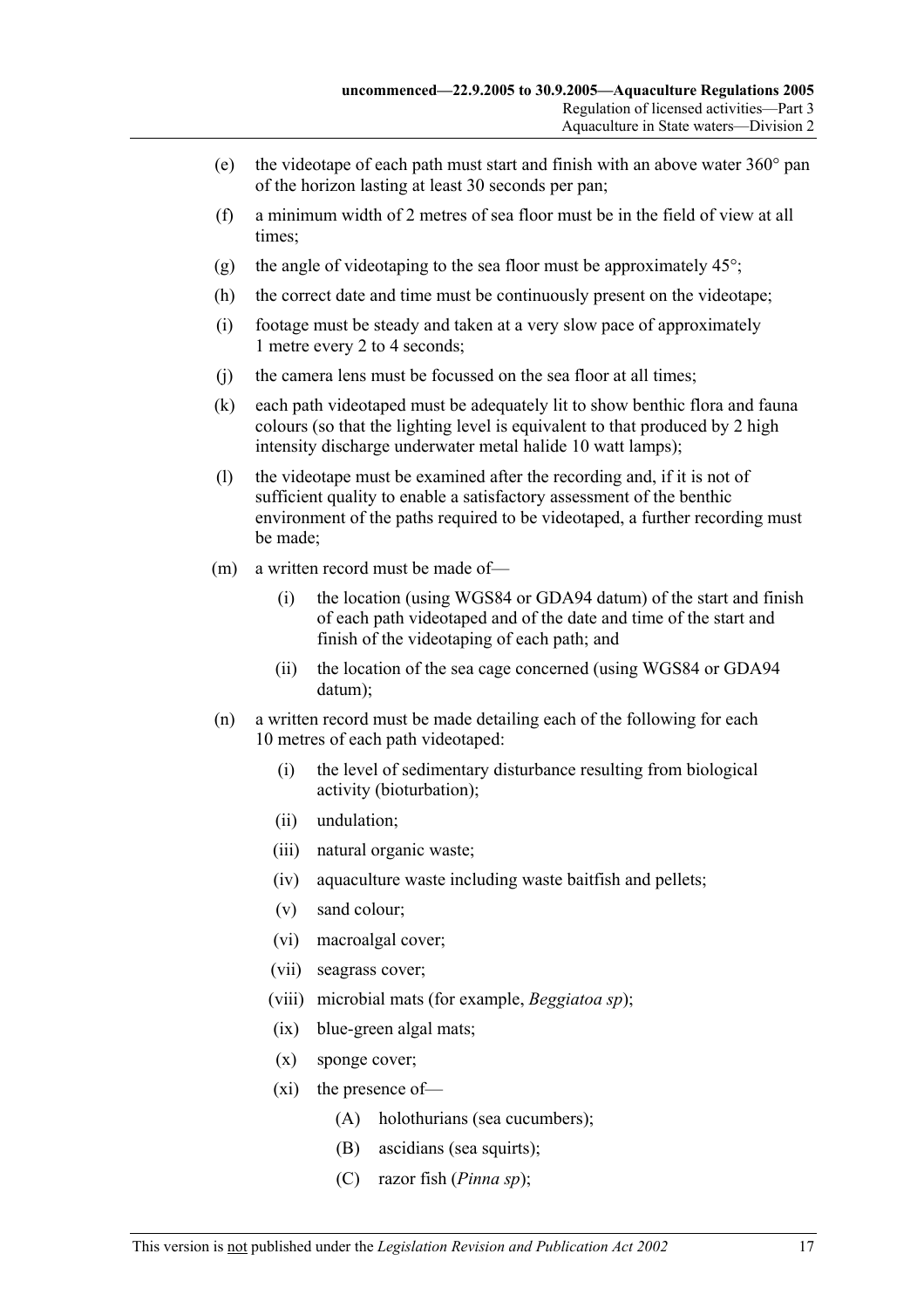- (D) scallops;
- (E) crabs;
- (F) gastropods;
- (G) fish;
- (H) seahorses and sea dragons.

- (2) However, subregulation (1) only applies in a particular reporting year to a licence authorising the farming of tuna if the Minister notifies the licensee in writing of its application at least 1 month before the commencement of the reporting year.
- (3) The Minister may, by notice in writing to a licensee authorised to farm finfish, require the licensee to prepare, within a period specified in the notice (but not more than once in each reporting year) a report on the health of benthic infaunal communities in the licence area and to take and analyse samples as specified in the notice for the purposes of the report.
- (4) A licensee must comply with a notice given under subregulation (3). Maximum penalty: \$5 000.
- (5) If a licence authorises the farming of finfish, the licensee must, on or before the reporting day in each year, provide to the Minister a report for the preceding reporting year—
	- (a) containing the following:
		- (i) a map showing—
			- (A) the boundary of the licence area; and
			- (B) the location (using WGS84 or GDA94 datum) of the corners of the licence area; and
			- (C) the location (using WGS84 or GDA94 datum) of farming structures and the number, dimensions and spacing of the structures; and
			- (D) the location (using WGS84 or GDA94 datum) of fallowed areas and the period for which the areas were fallow; and
			- (E) if the licensee is required to make a benthic assessment recording—the location (using WGS84 or GDA94 datum) of each of the underwater paths videotaped for the benthic assessment recording;
		- (ii) for each month—
			- (A) an estimate of the number and biomass of finfish in the licence area; and
			- (B) the amount and type of supplemental feed used in the licence area; and
			- (C) the amount and type of chemicals (including but not limited to therapeutic or prophylactic substances, antifoulants and disinfectants) used in the licence area;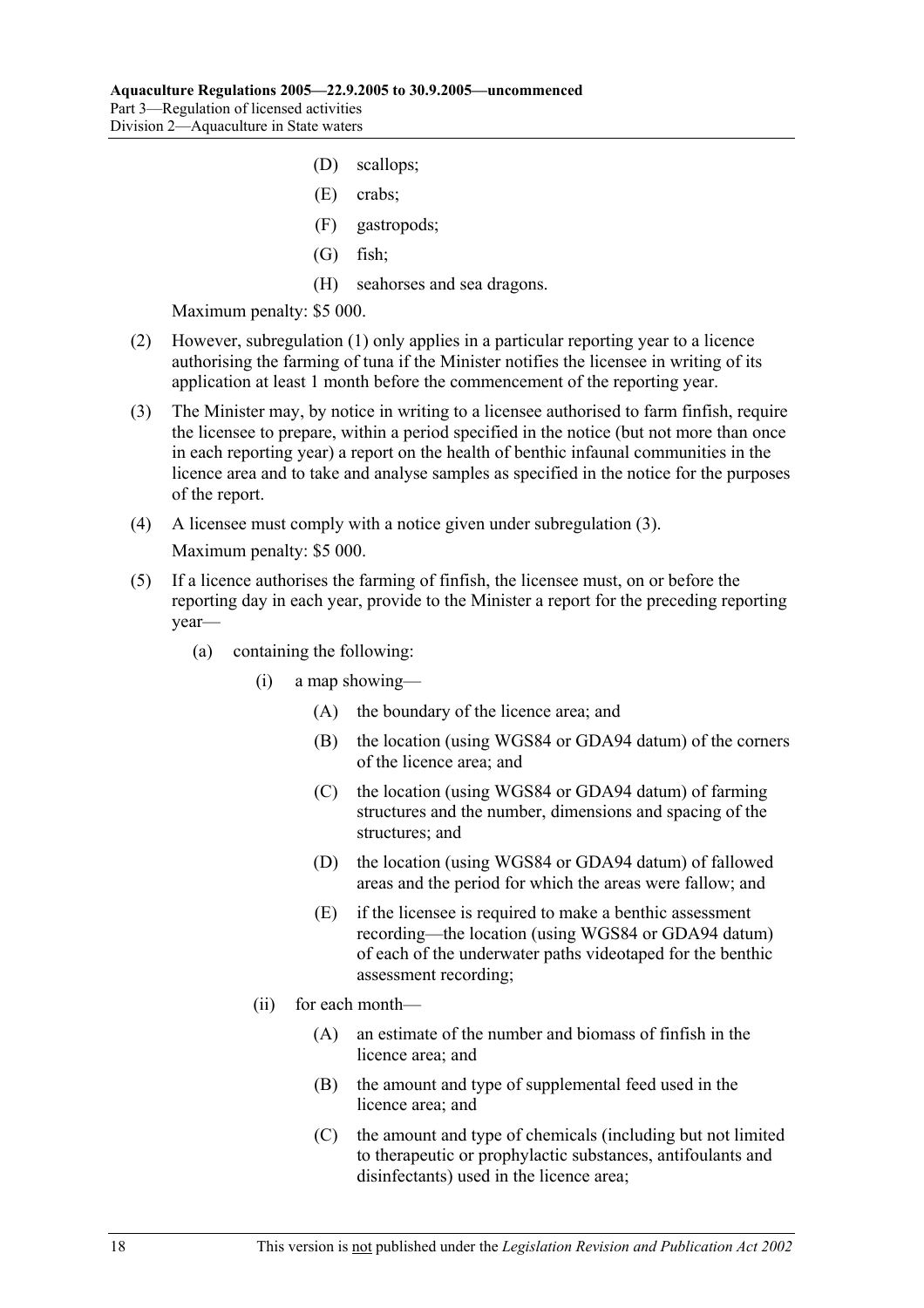- (iii) such of the following details as are known about interaction that has occurred between large marine vertebrates and farming structures or equipment, personnel or aquaculture stock:
	- (A) the date of the interaction;
	- (B) the species of marine vertebrate involved;
	- (C) the location of the interaction;
	- (D) a description of the nature of the interaction;
- (iv) if the author of the report is not the licensee—the author's name and address; and
- (b) if the licensee is required to make a benthic assessment recording accompanied by a copy of the benthic assessment recording made for the reporting year (in a format approved by the Minister) and the records made in conjunction with the recording; and
- (c) if the licensee is required to prepare a report on the health of the benthic infaunal communities—accompanied by a copy of the report.

Expiation fee: \$315.

## **25—Environmental monitoring and reporting—navigable vessels**

- (1) If a licence authorises the carrying on of aquaculture on a navigable vessel as it operates within an area of State waters, the licensee must carry out water testing as follows:
	- (a) water samples must be collected at least 6 times per reporting year (at intervals not closer than 2 months) at approximately the same times and dates in each year;
	- (b) samples of water to be used for aquaculture on the vessel must be collected as follows:
		- (i) the samples must be representative samples of water to be used on the vessel;
		- (ii) 2 samples must be collected;
	- (c) samples of waste water discharged from the vessel must be collected as follows:
		- (i) the samples must be representative samples of water discharged from the vessel (after the water has been treated ready for discharge);
		- (ii) the samples must be of waste water resulting from the use of the water sampled under paragraph (b);
		- (iii) if there is only 1 point at which waste water is discharged from the vessel—at least 2 samples must be collected directly from the discharge point;
		- (iv) if there is more than 1 discharge point—a sample must be collected directly from at least 2 of the discharge points;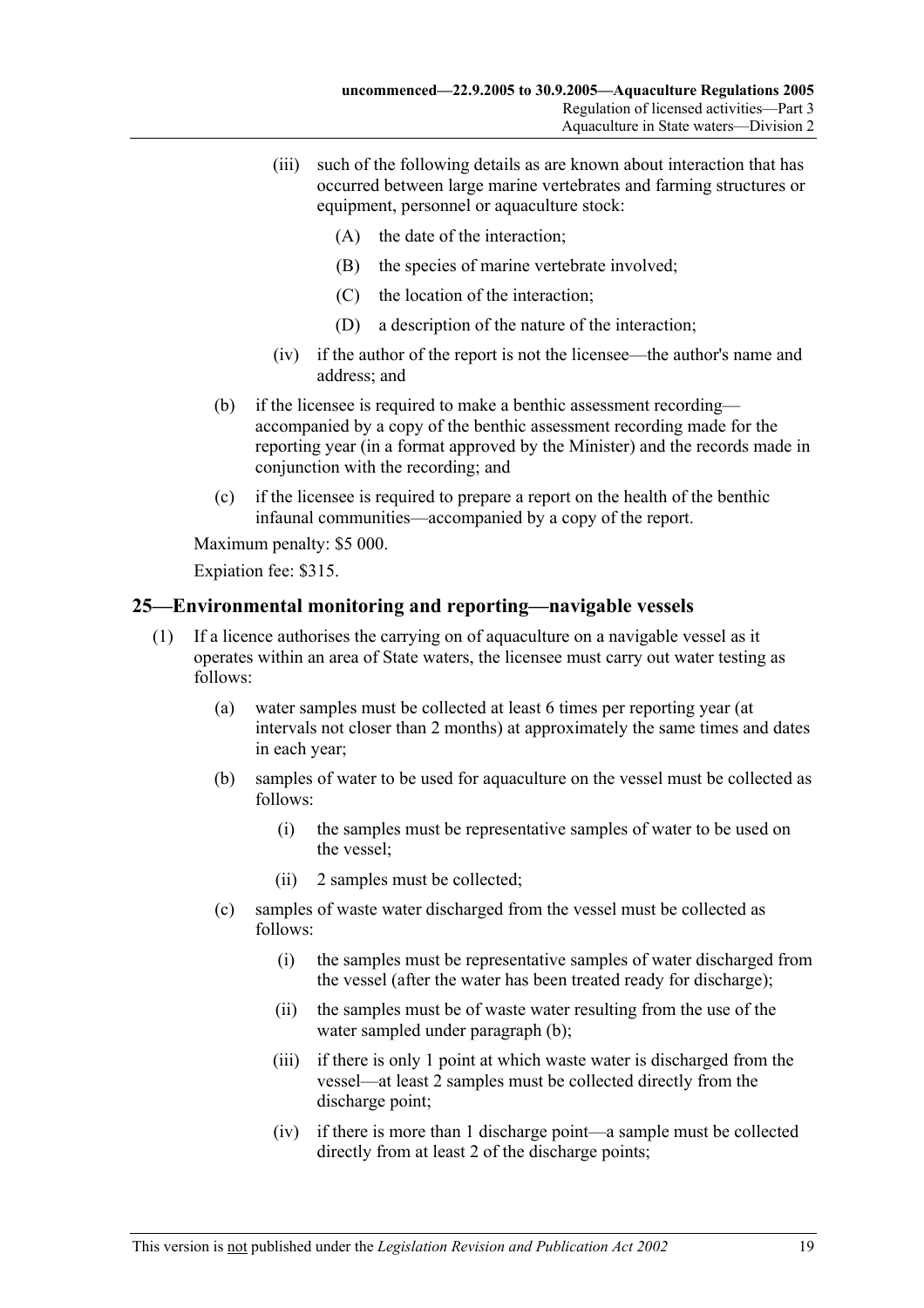- (d) the samples must be tested for oxidised nitrogen (as nitrogen  $NO_3^{\text{+}NO_2}$ ), ammonia (total as nitrogen  $NH<sub>4</sub> + NH<sub>3</sub>$ ), soluble phosphorous and total suspended solids in an accredited laboratory;
	- (e) the samples must be collected in a manner and using containers that comply with the requirements of the testing laboratory.

- (2) If a licence authorises the carrying on of aquaculture on a navigable vessel as it operates within an area of State waters, the licensee must, on or before the reporting day in each year, provide to the Minister a report for the preceding reporting year—
	- (a) containing the following:
		- (i) the dates on which water samples were collected;
		- (ii) for each month—
			- (A) the amount and type of supplemental feed used in aquaculture on the vessel; and
			- (B) the amount and type of chemicals (including but not limited to therapeutic or prophylactic substances, antifoulants and disinfectants) used in aquaculture on the vessel;
		- (iii) if the author of the report is not the licensee—the author's name and address; and
	- (b) accompanied by a copy of the results of the testing of the water samples provided by the laboratory.

Maximum penalty: \$5 000.

Expiation fee: \$315.

## **Division 3—Aquaculture not in State waters**

## **26—Application of Division**

This Division applies to aquaculture licences authorising aquaculture in an area not comprised of State waters or State waters and adjacent land within the meaning of the *Harbors and Navigation Act 1993*.

## **27—Environmental monitoring and reporting—general**

- (1) If the licence is designated by the Minister (in the licence or by notice in writing to the licensee) as having a medium or high environmental risk profile, the licensee must carry out water testing as follows:
	- (a) in the case of a licence designated as having a medium environmental risk profile—water samples must be collected at least once each reporting year at approximately the same time and date from approximately the same locations;
	- (b) in the case of a licence designated as having a high environmental risk profile—water samples must be collected at least 3 times per reporting year (at intervals not closer than 3 months) at approximately the same times and dates in each year from approximately the same locations;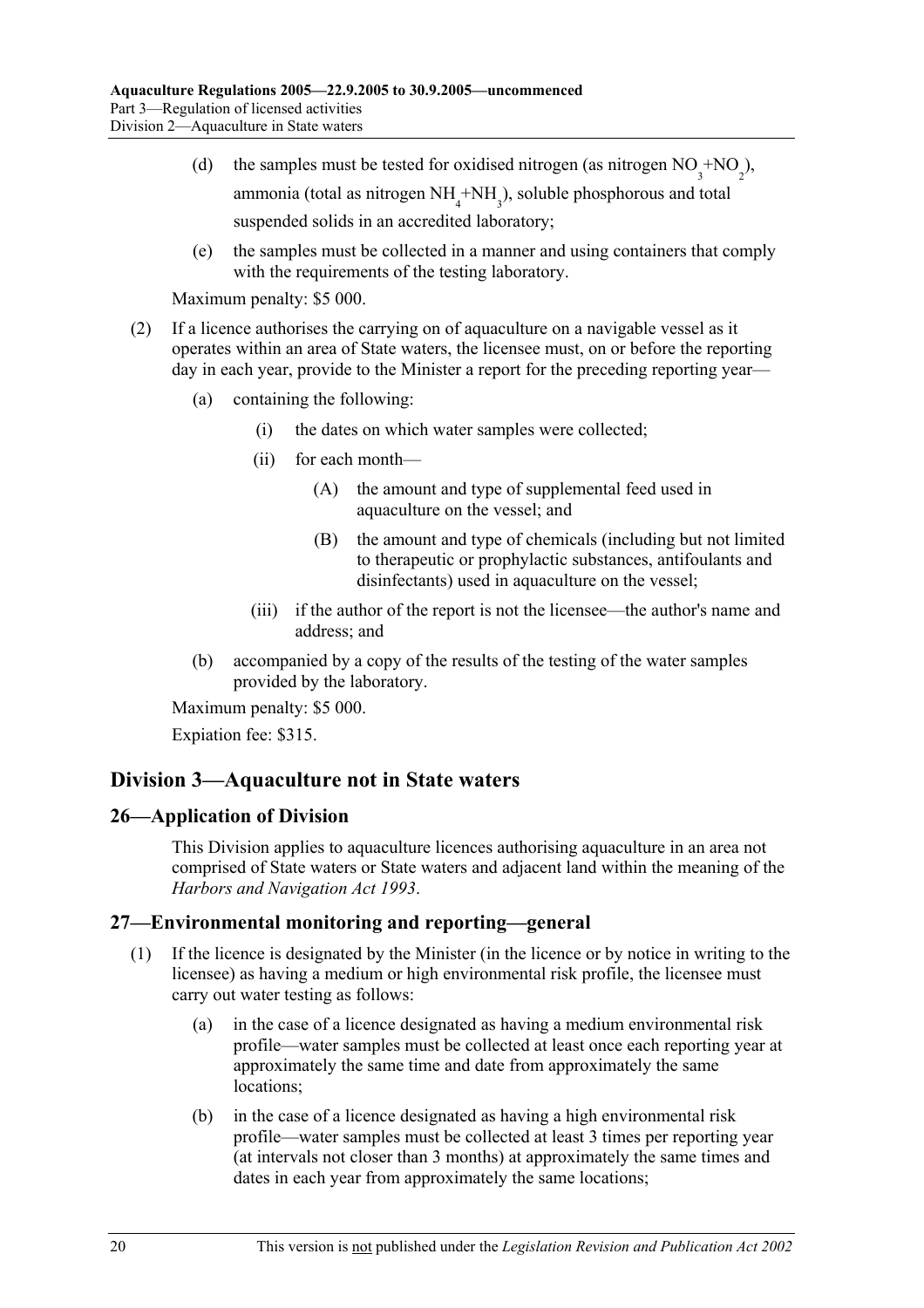- (c) samples of water from the body of water from which water is obtained for aquaculture must be collected as follows:
	- (i) the samples must be representative samples of water used for aquaculture in the licence area;
	- (ii) if there is only 1 point at which waste water is discharged from the licence area—2 samples must be collected either from water located upstream of the aquaculture activity or from water that is at least 500 metres away from the discharge point;
	- (iii) if there is more than 1 discharge point—a sample must be collected from at least 2 different sites (separated from each other by at least 500 metres) either located upstream of the aquaculture activity or from water that is at least 500 metres away from a discharge point;
- (d) samples of waste water discharged from the licence area must be collected as follows:
	- (i) the samples must be representative samples of water discharged from the licence area (if applicable, after the water has been treated ready for discharge);
	- (ii) if there is only 1 point at which waste water is discharged from the licence area—at least 2 samples must be collected at a location adjacent to or directly from the discharge point;
	- (iii) if there is more than 1 discharge point—a sample must be collected at a location adjacent to or directly from at least 2 of the discharge points;
- (e) the samples must be tested for oxidised nitrogen (as nitrogen  $NO_3^{\text{+}NO_2}$ ), ammonia (total as nitrogen  $NH_4^+NH_3^$ ), soluble phosphorous and, except if there is a settlement pond for discharge waters, total suspended solids in an accredited laboratory;
	- (f) the samples must be collected in a manner and using containers that comply with the requirements of the testing laboratory.

- (2) A licensee must, on or before the reporting day in each year, provide to the Minister a report for the preceding reporting year—
	- (a) containing the following:
		- (i) a map showing the location relative to land holding boundaries of the following:
			- (A) farming structures (and also showing the number and dimensions of the structures);
			- (B) intake and discharge pipes used in the course of carrying on aquaculture;
			- (C) sheds or other structures used in the course of carrying on aquaculture;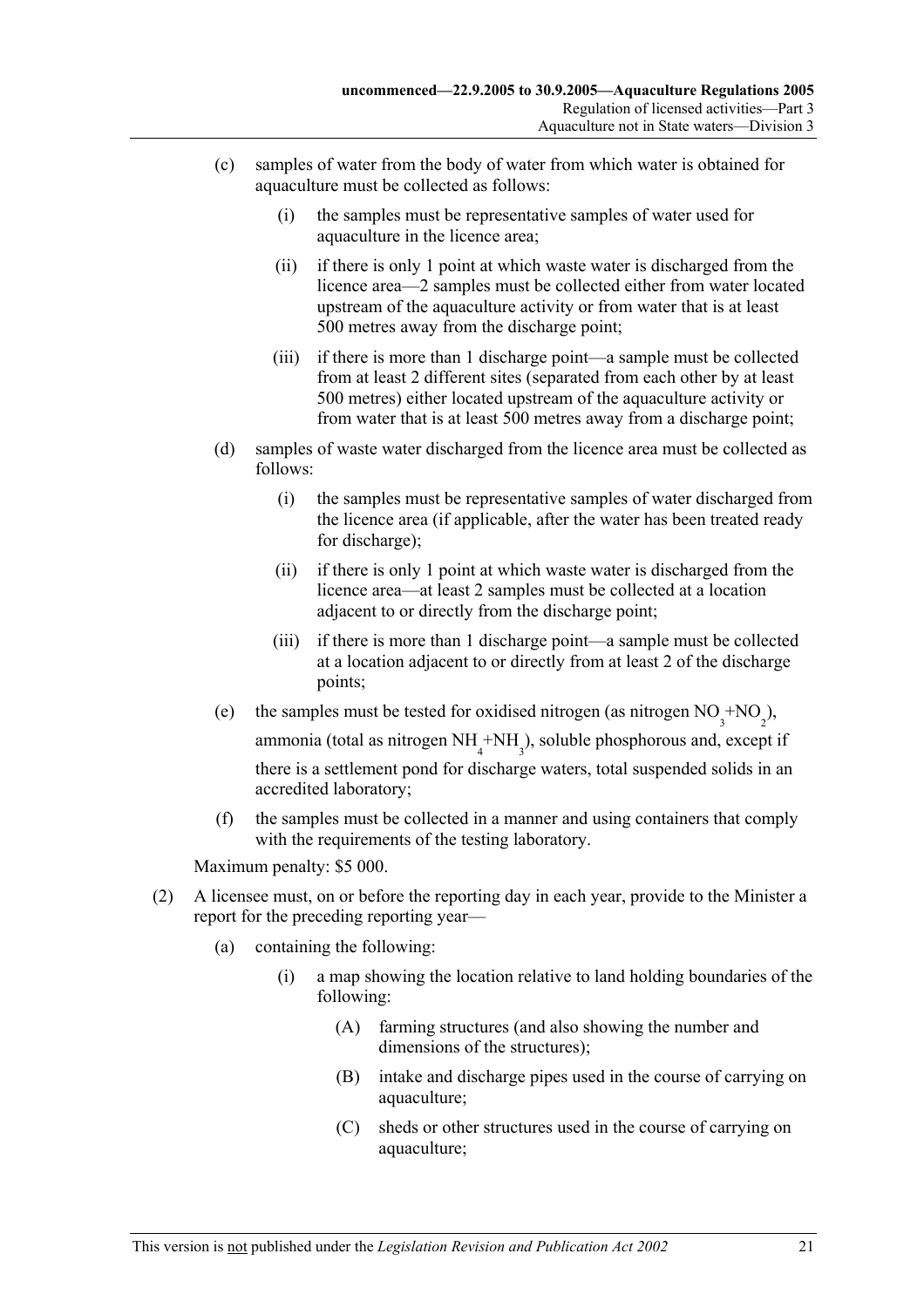- (D) bodies of water in the vicinity that have the potential to be affected by the aquaculture;
- (E) if the licensee is required to carry out water testing—the places at which water samples were collected;
- (ii) in respect of water used in the course of aquaculture—
	- (A) a description of where and how the water has been sourced; and
	- (B) a statement of whether the water was fresh, brackish or saline; and
	- (C) for each month—the volume in litres of water used;
- (iii) in respect of water discharged from farming structures—
	- (A) a description of where and how the water has been discharged (including details of bodies of water to which it has been discharged); and
	- (B) a statement of whether the water has been treated before discharge and, if it has, a statement of how the water has been treated; and
	- (C) for each month—the volume in litres of water discharged;
- (iv) if the licensee is required to carry out water testing—the dates on which water samples were collected;
- (v) for each month—
	- (A) the amount and type of supplemental feed used in connection with each farming structure in the licence area; and
	- (B) the amount and type of chemicals (including but not limited to therapeutic or prophylactic substances, antifoulants and disinfectants) used in the licence area;
- (vi) if the author of the report is not the licensee—the author's name and address; and
- (b) if the licensee is required to carry out water testing—accompanied by a copy of the results of the testing of the water samples provided by the laboratory.

Expiation fee: \$315.

## **28—Environmental monitoring and reporting—live organisms reared during transport**

- (1) If a licence authorises the use of a farming structure designed to be transported by road or rail, the licensee must carry out water testing as follows:
	- (a) water samples must be collected at least 3 times per reporting year (at intervals not closer than 3 months) at approximately the same times and dates in each year;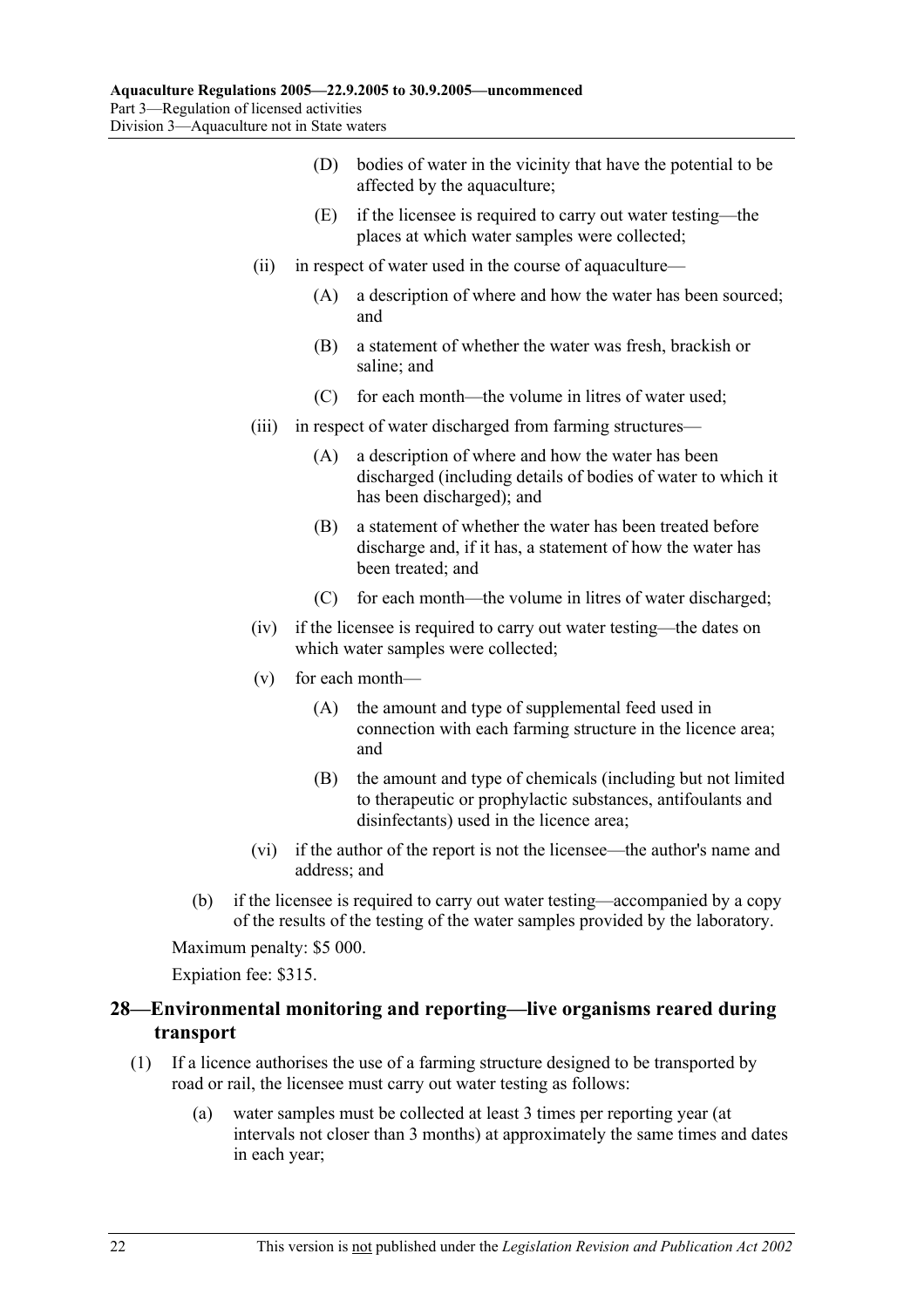- (b) samples of waste water discharged from the structure must be collected as follows:
	- (i) the samples must be representative samples of water discharged from the structure;
	- (ii) if there is only 1 point at which waste water is discharged from the structure—at least 2 samples must be collected directly from the discharge point;
	- (iii) if there is more than 1 discharge point—a sample must be collected directly from at least 2 of the discharge points;
- (c) the samples must be tested for oxidised nitrogen (as nitrogen  $NO_3^{\text{+}NO_2}$ ), ammonia (total as nitrogen  $NH<sub>4</sub> + NH<sub>3</sub>$ ), soluble phosphorous and total suspended solids in an accredited laboratory;
	- (d) the samples must be collected in a manner and using containers that comply with the requirements of the testing laboratory.

- (2) If a licence authorises the use of a farming structure designed to be transported by road or rail, the licensee must, on or before the reporting day in each year, provide to the Minister a report for the preceding reporting year—
	- (a) containing the following:
		- (i) the dates on which water samples were collected;
		- (ii) for each month—
			- (A) the amount and type of supplemental feed used in the structure; and
			- (B) the amount and type of chemicals (including but not limited to therapeutic or prophylactic substances, antifoulants and disinfectants) used in the structure;
		- (iii) if the author of the report is not the licensee—the author's name and address; and
	- (b) accompanied by a copy of the results of the testing of the water samples provided by the laboratory.

Maximum penalty: \$5 000.

Expiation fee: \$315.

## **Part 4—Miscellaneous**

## **29—Defects in applications**

- (1) The Minister may request an applicant to remedy a defect or deficiency in an application or accompanying document or information required by or under the Act or these regulations.
- (2) If an applicant in relation to whom a request has been made under subregulation (1) fails to comply with the request within 3 months, the Minister may refuse the application.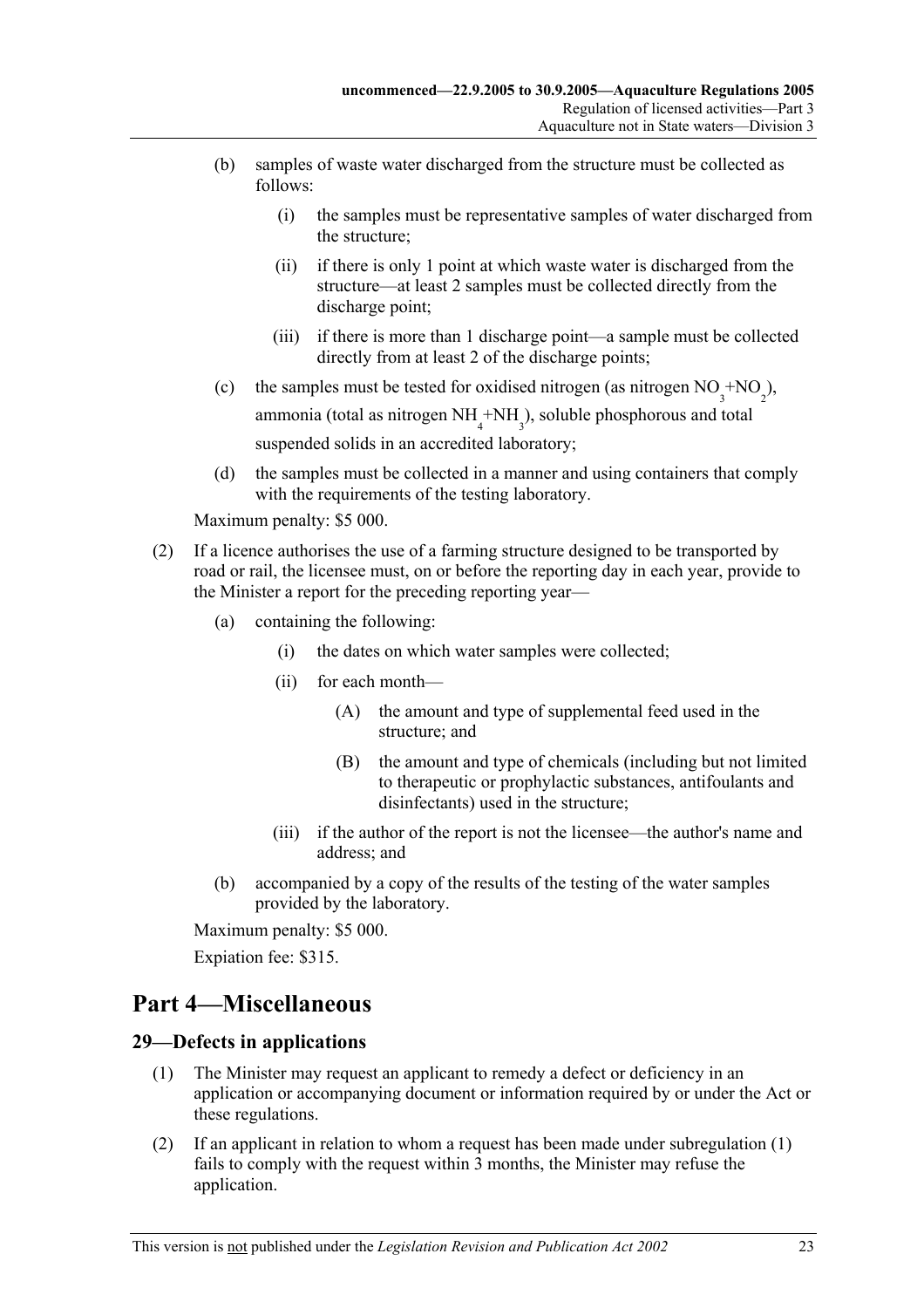## **30—Powers of fisheries officer**

- (1) A fisheries officer may—
	- (a) require a person who is required to keep records under these regulations or in accordance with licence conditions to produce the records for inspection; and
	- (b) make copies of or take extracts from those records; and
	- (c) take photographs, films or audio, video or other recordings for the purposes of the administration or enforcement of the Act or these regulations.
- (2) Part 3 Division 3 of the *Fisheries Act 1982* is to be read as if—
	- (a) the additional powers conferred on fisheries officers by this regulation were conferred by section 28 of that Act; and
	- (b) section 28(2b)(a) read as follows:
		- (a) the premises are used by a licensee for activities authorised by the licence; or

#### **31—Exemptions**

- (1) Subsections (2) to (6) (inclusive) of section 12 of the Act do not apply to an aquaculture policy providing for standard conditions of lease in the form set out in Schedule 2.
- (2) Section 17 of the Act does not apply to aquaculture carried on through the South Australian Research and Development Institute.
- (3) Section 19 of the Act does not apply to an aquaculture licence authorising the carrying on of aquaculture on a navigable vessel as it operates within an area of State waters.

## **32—Fees**

- (1) The fees set out in Schedule 1 are prescribed for the purposes of the Act.
- (2) The Minister may waive or refund a fee (or part of a fee) payable under the Act or these regulations if satisfied that it is appropriate to do so in a particular case.
- (3) The Minister may enter into an arrangement with a person for payment of a periodic fee by instalments.
- (4) A fee payable to the Minister under the Act or these regulations may be recovered by the Minister by action in a court of competent jurisdiction as a debt due to the Minister.

## **Schedule 1—Fees**

#### **1—Application fees**

The following application fees are payable under the Act:

- (a) application for consent to transfer development lease (section 36)—\$745;
- (b) application for aquaculture licence authorising aquaculture in a lease area (section 49)—\$2 415;
- (c) application for aquaculture licence authorising aquaculture in an area other than a lease area (section 49)—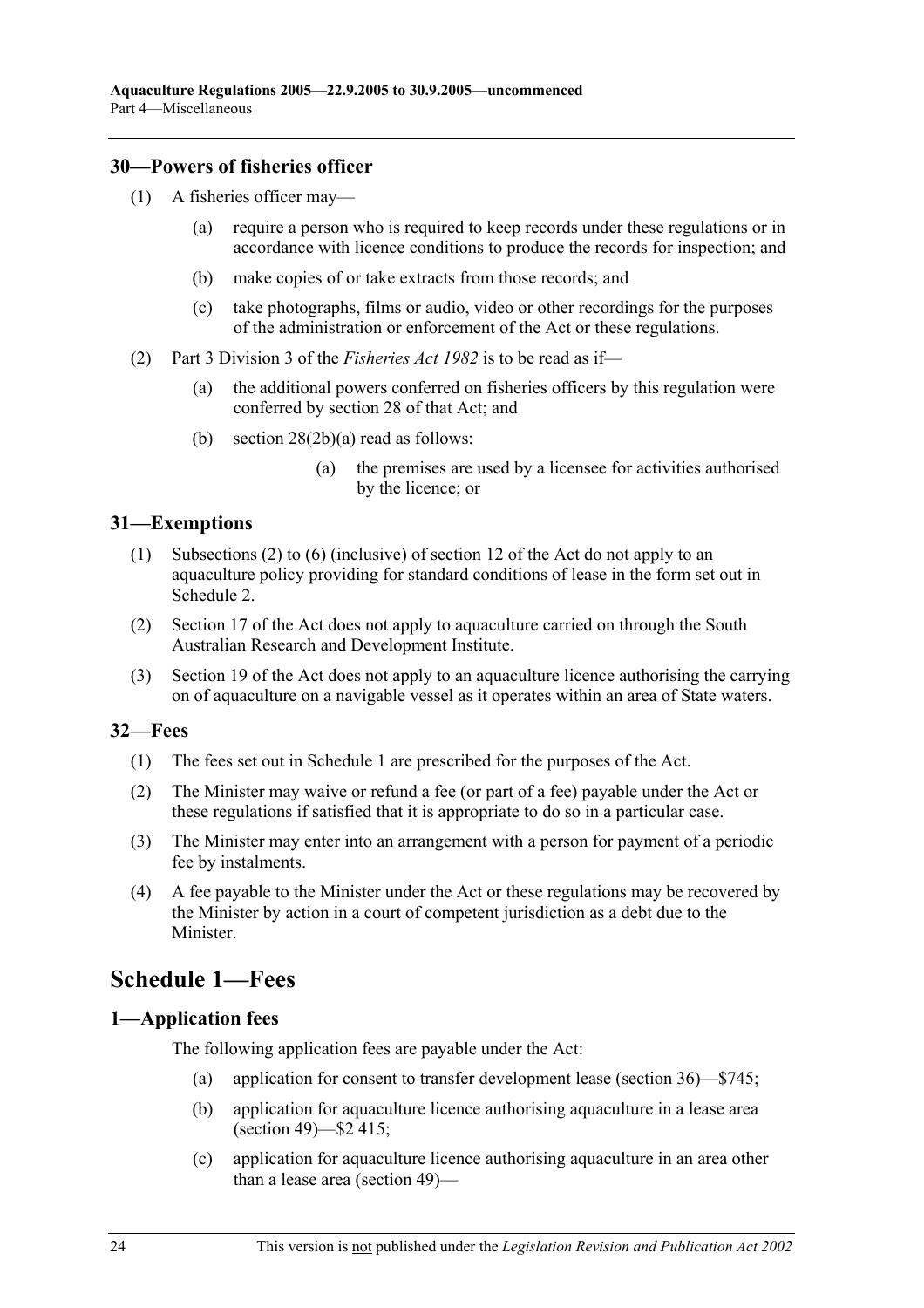- (i) for an aquaculture licence classified by the Minister (by virtue of the low level of intensity of farming to be carried on under the licence) as a class A licence—\$685;
- (ii) for an aquaculture licence classified by the Minister (by virtue of the medium level of intensity of farming to be carried on under the licence) as a class B licence—\$1 095;
- (iii) for an aquaculture licence classified by the Minister (by virtue of the high level of intensity of farming to be carried on under the licence) as a class C licence—\$2 080;
- (d) application to vary conditions of aquaculture licence authorising aquaculture in a lease area (section 52)—
	- (i) if the variation relates only to the farming system authorised to be used under the licence—\$1 240;
	- (ii) if the variation relates only to the species of aquatic organisms authorised to be farmed under the licence—\$1 520;
	- (iii) if the variation relates to both the farming system authorised to be used and the species authorised to be farmed under the licence— \$2 020;
	- (iv) in any other case—\$340;
- (e) application to vary conditions of aquaculture licence authorising aquaculture in an area other than a lease area (section 52)—\$225;
- (f) application for renewal of aquaculture licence (section 53)—no fee;
- (g) application for consent to transfer aquaculture licence (section 55)—
	- (i) in the case of a corresponding licence—\$860;
	- (ii) in any other case—\$225.

## **2—Periodic fees**

- (1) A licensee authorised under the licence to carry on aquaculture in a lease area must, before the payment date fixed by the Minister for the financial year by written notice given to the licensee, pay to the Minister, in respect of each financial year, a fee of the following amount:
	- (a) for a licence to farm tuna—the amount obtained by multiplying \$65 by the number of hectares in the licence area;
	- (b) for a licence to farm finfish other than tuna—the amount obtained by multiplying \$165 by the number of hectares in the licence area;
	- (c) for a licence to farm abalone in a subtidal area—the amount obtained by multiplying \$150 by the number of hectares in the licence area;
	- (d) for a licence to farm molluscs other than abalone in a subtidal area—the amount obtained by multiplying \$220 by the number of hectares in the licence area;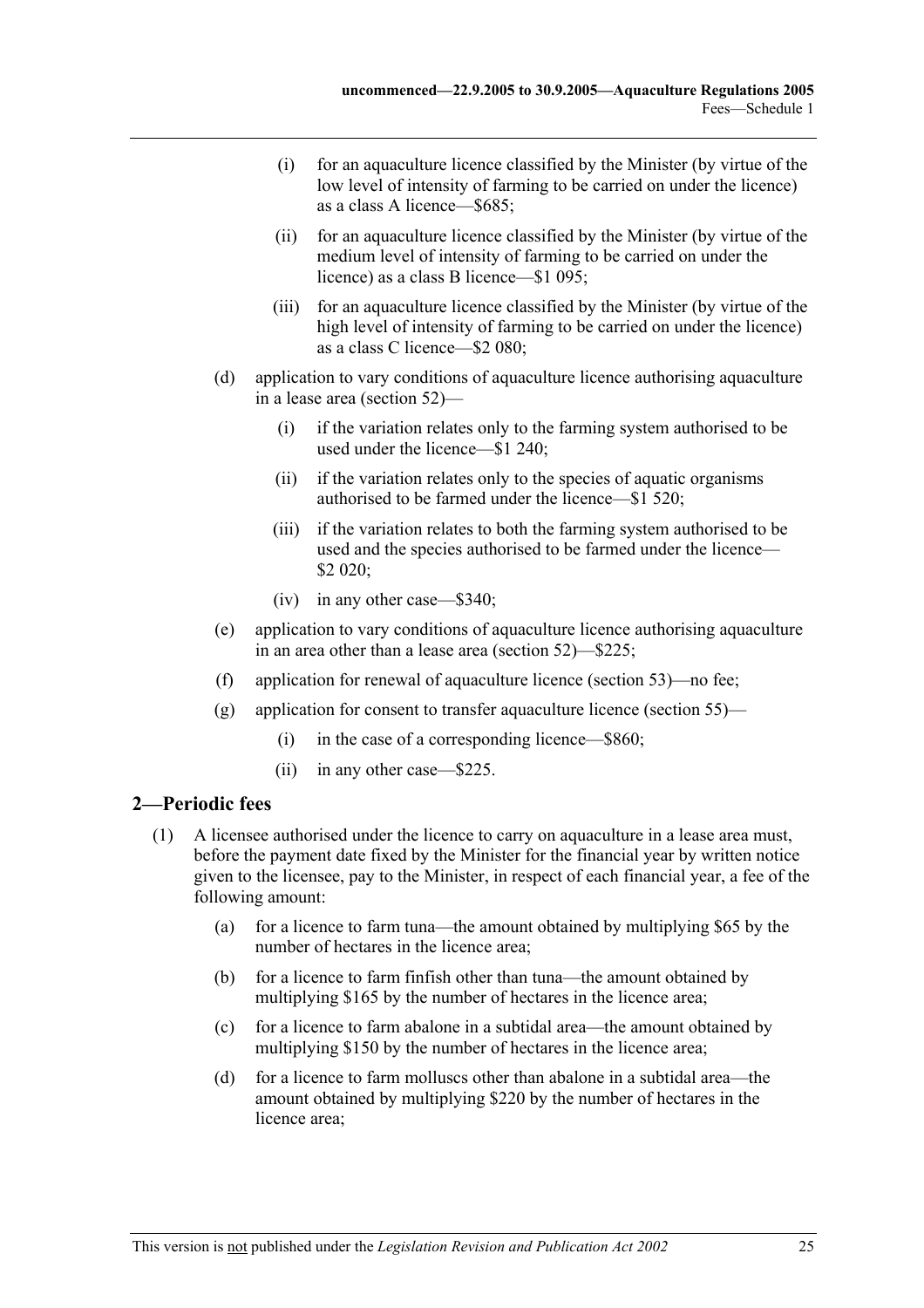- (e) for a licence to farm molluscs (including abalone) in an intertidal area—the amount obtained by multiplying \$315 by the number of hectares in the licence area;
- (f) for a licence to farm algae—the amount obtained by multiplying \$40 by the number of hectares in the licence area;
- (g) for a licence authorising the storage of sea cages—the amount obtained by multiplying \$40 by the number of hectares in the licence area.
- (2) If 2 or more licences are held in respect of the same area—
	- (a) the licensee is only liable for 1 fee under subclause (1); and
	- (b) the fee payable is the higher or highest of the fees that would be payable under subclause (1) but for this subclause.
- (3) A licensee authorised under the licence to carry on aquaculture in an area other than a lease area must, before the payment date fixed by the Minister for the financial year by written notice given to the licensee, pay to the Minister, in respect of each financial year, a fee of the following amount:
	- (a) for an aquaculture licence classified by the Minister (by virtue of the low level of intensity of farming to be carried on under the licence) as a class A licence—\$125;
	- (b) for an aquaculture licence classified by the Minister (by virtue of the medium level of intensity of farming to be carried on under the licence) as a class B licence—
		- (i) in the case of a licence authorising the carrying on of aquaculture on a navigable vessel as it operates within an area of State waters or the use of a farming structure designed to be transported by road or rail—\$1 340;
		- (ii) in any other case—\$165;
	- (c) for an aquaculture licence classified by the Minister (by virtue of the high level of intensity of farming to be carried on under the licence) as a class C licence—
		- (i) in the case of a licence authorising the carrying on of aquaculture on a navigable vessel as it operates within an area of State waters or the use of a farming structure designed to be transported by road or rail—\$3 085;
		- (ii) in any other case—\$1 625.

#### **3—Proportion of periodic fee payable before grant of licence**

A person who applies for an aquaculture licence must, before the licence is granted, pay to the Minister a fee of an amount calculated by multiplying—

- (a) the periodic fee that would have been payable by the person had the person held the licence at the last date for payment of periodic fees; and
- (b) the proportion that the number of whole months between the grant of the licence and the next 30 June bears to 12 months.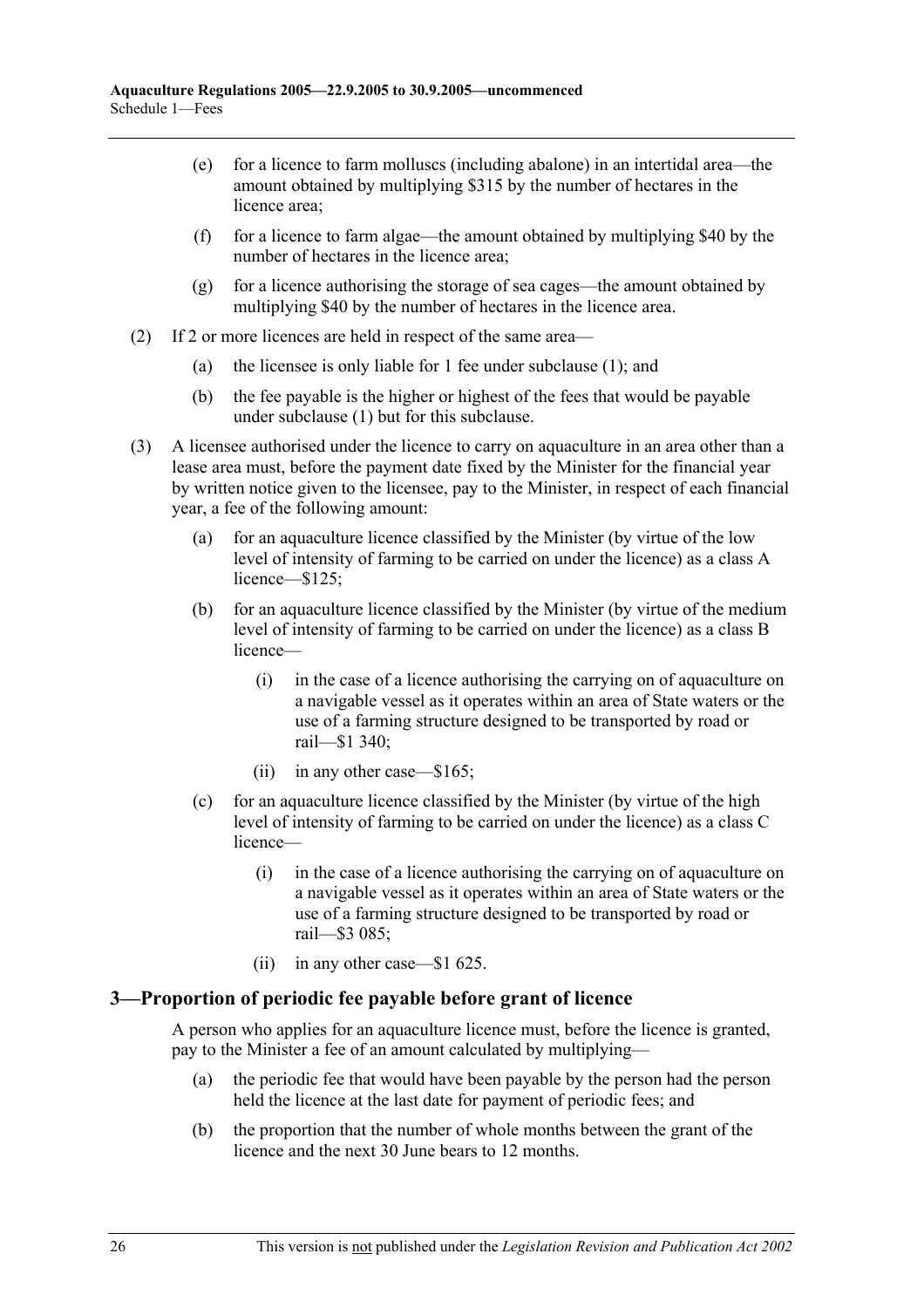# **Schedule 2—Aquaculture policy Aquaculture (Standard Lease Conditions) Policy 2005**

#### **under the** *Aquaculture Act 2001*

## **1—Short title**

This policy may be cited as the *Aquaculture (Standard Lease Conditions) Policy 2005*.

## **2—Standard conditions of aquaculture lease**

The provisions of this policy constitute conditions of an aquaculture lease.

## **3—Variation of lease or lease conditions**

- (1) Subject to this clause, an aquaculture lease or its conditions may be varied, at the request or with the consent of the lessee, by the Minister by written notice to the lessee.
- (2) The variation must not extend the area of the lease or the class of aquaculture that may be carried on in the area (see section 25(2)(c) of the *Aquaculture Act 2001*).
- (3) If the variation consists of or involves the substitution of the area leased:
	- (a) the variation may not be made if the lease is registered under the *Real Property Act 1886*; and
	- (b) if the original area leased was within an aquaculture zone or prospective aquaculture zone, the new area leased must not be within a different aquaculture zone or prospective aquaculture zone; and
	- (c) the variation may not be made unless the holder of each corresponding licence has requested or consented to a variation of the conditions of the licence by substitution of the licence area and the EPA has approved the variation (to take effect on the variation of the lease).

# **Schedule 3—Related variations and revocations**

# **Part 1—Preliminary**

## **1—Variation provisions**

In these regulations, a provision under a heading referring to the variation of specified regulations varies the regulations so specified.

# **Part 2—Variation of** *Fisheries (Exotic Fish, Fish Farming and Fish Diseases) Regulations 2000*

## **2—Variation of regulation 4—Interpretation**

- (1) Regulation 4, definition of *fish farm*—delete the definition
- (2) Regulation 4, definitions of *operator* and *povidone-iodine*—delete the definitions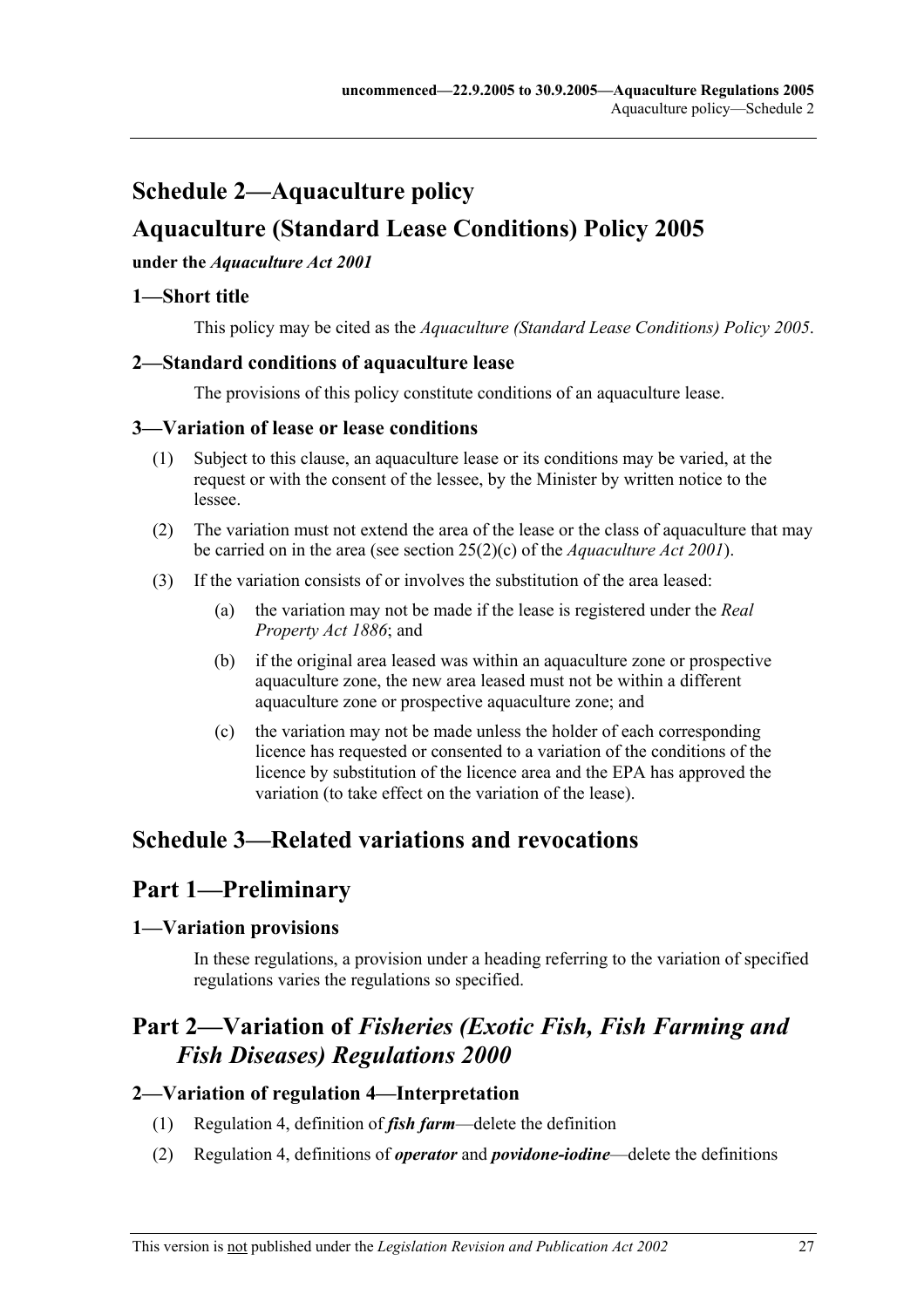## **3—Revocation of regulations 9 to 22**

Regulations 9 to 22 (inclusive)—delete the regulations

## **4—Variation of regulation 23—Powers of fisheries officer in relation to fish suffering from prescribed notifiable disease**

Regulation 23(1)—delete ", other than farm fish,"

#### **5—Revocation of regulations 24 to 26**

Regulations 24 to 26 (inclusive)—delete the regulations

## **6—Variation of regulation 27—Prohibition against importation or possession of live fish**

Regulation 27—after subregulation (2) insert:

 (3) Subregulation (1) does not apply in relation to live fish brought into the State as aquaculture stock for aquaculture carried on under the *Aquaculture Act 2001*.

## **7—Revocation of regulations 28 and 29**

Regulations 28 to 29 (inclusive)—delete the regulations

#### **8—Revocation of Schedule 6**

Schedule 6—delete the Schedule

# **Part 3—Variation of** *Fisheries (Fish Processors) Regulations 1991*

## **9—Variation of regulation 4—Interpretation**

(1) Regulation 4, definition of *eligible applicant*—delete the definition and substitute:

*eligible applicant*, in relation to an application for registration or renewal of registration as a fish processor under section 54 of the Act, means the holder of a fishery licence or an aquaculture licence who applies for registration as a fish processor for the sole purpose of processing fish taken or farmed under the licence for sale to a person who—

- (a) is an unregistered fish processor; and
- (b) carries on a business in the course of which fish is sold, or fish is supplied as a meal or part of a meal, directly to the public;
- (2) Regulation 4—after the definition of *the Act* insert:

*aquaculture licence* means a licence under the *Aquaculture Act 2001*;

## **10—Variation of regulation 7—Persons not required to be registered as fish processors (section 54 of Act)**

Regulation 7(b)—delete paragraph (b) and substitute:

(b) a person—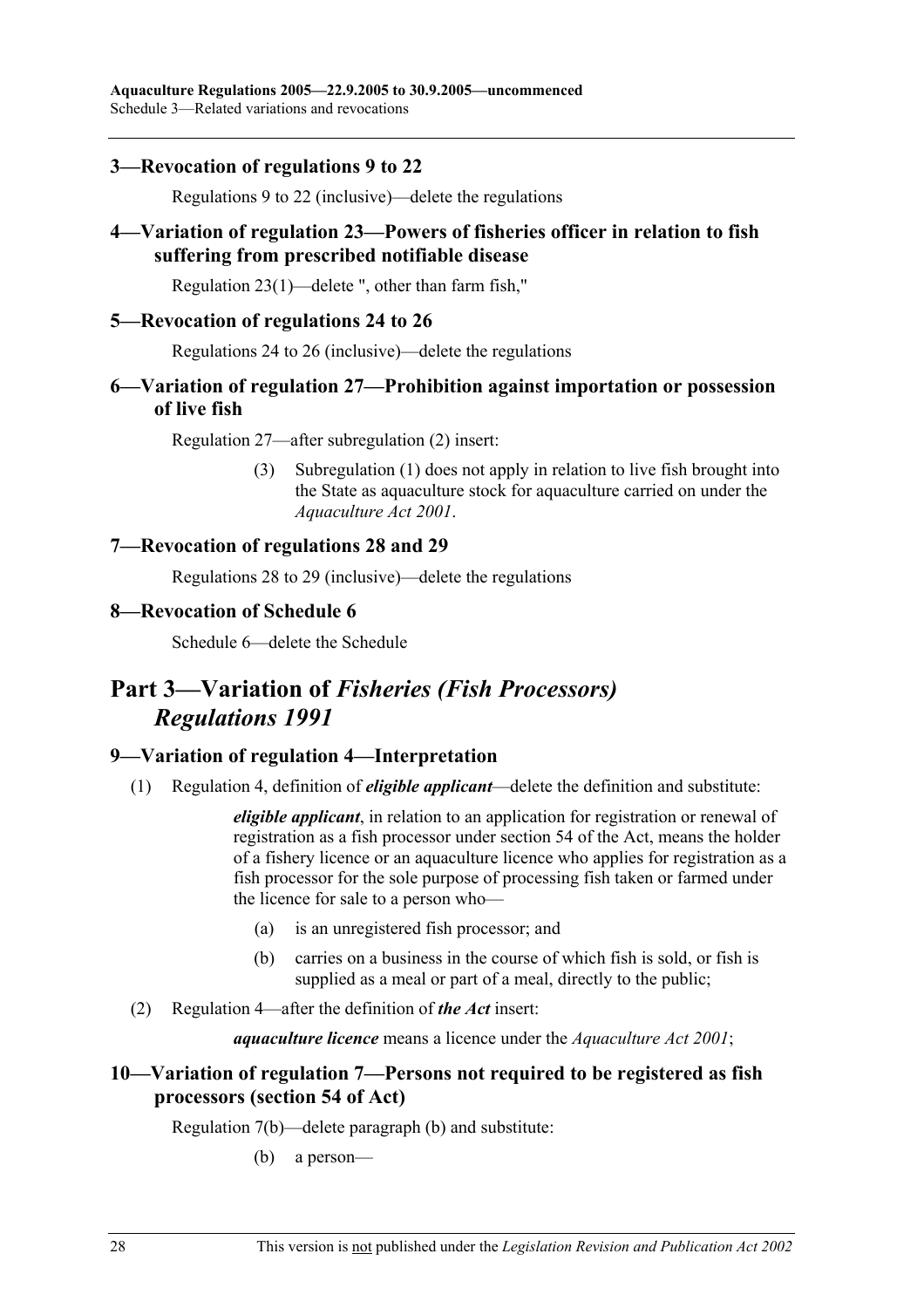- (i) who is the holder of a fishery licence or an aquaculture licence; and
- (ii) who only processes fish taken or farmed under the licence for sale to a registered fish processor or directly to persons who consume the fish.

#### **11—Variation of regulation 8—Written records to be kept**

Regulation 8(5)—delete subregulation (5) and substitute:

 (5) The holder of a fishery licence or an aquaculture licence is not required to comply with this regulation in relation to fish taken or farmed under the licence.

## **12—Variation of regulation 9—Returns to be lodged with Executive Director of SARDI**

Regulation 9(3)—delete subregulation (3) and substitute:

 (3) The holder of a fishery licence or aquaculture licence is only required to comply with this regulation in relation to fish sold or delivered to an unregistered fish processor.

## **13—Variation of regulation 11—Procedure to be followed if registered fish processor obtains fish from unlicensed person**

- (1) Regulation 11(1)—delete "or in the course of the operation of a registered fish farm"
- (2) Regulation  $11(1)(b)(i)(B)$ —delete subsubparagraph (B) and substitute:

 $(B)$  —

- (a) if the fish were taken in the course of recreational fishing— "Rec";
- (b) if the fish were farmed under an aquaculture licence—"FF"; and

## **Part 4—Variation of** *Fisheries (General) Regulations 2000*

## **14—Variation of regulation 26—Marking of receptacles in which fish are transported, consigned for sale etc**

Regulation  $26(1)(f)$ —delete paragraph (f) and substitute:

 (f) if the person is the holder of a fishery licence or aquaculture licence—the person's licence number.

## **Part 5—Revocation of** *Aquaculture Regulations 2002*

#### **15—Revocation**

The *Aquaculture Regulations 2002* are revoked.